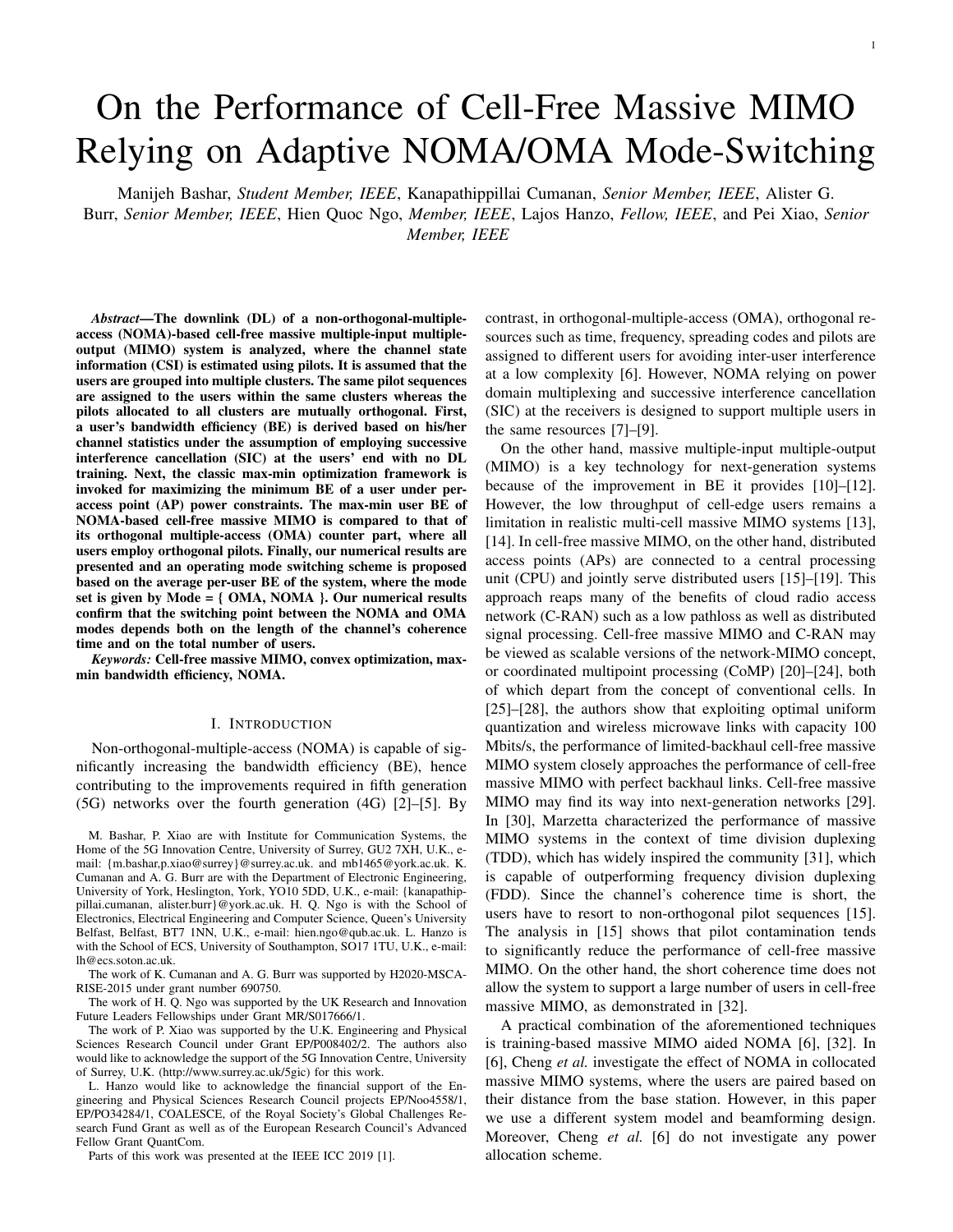The authors of [15], [29] indicate that conjugate beamforming does not need any channel state information (CSI) sharing between the APs. Hence, it is an attractive beamforming scheme for cell-free massive MIMO. Note that similar to [15], [33], we consider the per-AP power constraints. Moreover, in [34], [35], the authors investigate two different kinds of conjugate beamforming schemes operating under per-antenna power constraints: conjugate beamforming subject to longterm power constraints and normalized conjugate beamforming subject to short-term power constraints. Note that the average is taken over the codewords for long-term power constraints and channel fading coefficients, whereas the average is taken over the codewords in short-term power constraints for short-term power constraints [34], [35]. However, it is not clear, which form of conjugate beamforming and power constraint should be exploited in NOMA-based cellfree massive MIMO to achieve the best performance. Hence, it is important to investigate the effect of short-term and longterm per-antenna power constraints on the system performance [34], [35]. The max-min rate performance of OMA cell-free massive MIMO, relying on conjugate beamforming subject to long-term average power constraints is studied in [15], whereas the authors of [35] consider OMA cell-free massive MIMO, with normalized conjugate beamforming subject to short-term average power constraints. Note that the authors in [35] do not consider any optimization problem. Explicitly, we evaluate the performance of both conjugate beamforming and normalized conjugate beamforming in the NOMA-based cell-free massive MIMO system considered. The signal-tointerference-plus-noise ratio (SINR) formulas are derived for both beamforming designs.

In most practical scenarios, the OMA vs NOMA operating mode, is fixed. However, we achieve the best performance by adaptively switching between the Modes  $= \{OMA, NOMA\}.$ A mode switching scheme was proposed in [6], [36] for massive MIMO systems having collocated antennas. This mode switching is performed based on the statistics of the channel. In this paper, a downlink (DL) max-min BE problem is investigated. Fairness is defined as the equal opportunity for users to exploit the resources, which is an important aspect in next-generation systems. In [15], the authors have investigated the max–min SINR optimization problem in a cell-free massive MIMO system. Additionally, Li *et al.* [32] investigate the performance of NOMA-based cell-free massive MIMO system using the normalized conjugate beamforming proposed by Interdonato *et al.* [35]. Moreover, we conceive beneficial clustering schemes for NOMA-based cell-free massive MIMO systems. Explicitly, our clustering schemes are different from those of [37], [38], since no CSI is available at the APs and at the CPU. The numerical results reveal that with increasing the number of users in the cell-free massive MIMO system results in NOMA outperforms OMA. A similar conclusion has been made in [39] for collocated massive MIMO. Our numerical results will demonstrate that switching between different operating modes is capable of improving the overall system performance.

Our new contributions and results are summarized as follows:



Figure 1. A cell-free massive MIMO system with  $K_{tot}$  single-antenna users and M APs. Each AP is equipped with N antennas. The solid lines denote the DL channels and the dashed lines present the backhaul links from the APs to the CPU. The users are grouped into L clusters which are shown by dotted lines. Each cluster includes K users, and it is assumed  $K = 2$  here.

- 1. The closed-form SINR of the NOMA-based cell-free massive MIMO system is derived using both conjugate beamforming and normalized conjugate beamforming, taking into account the effects of pilot contamination and imperfect SIC.
- 2. A max-min fairness power control problem is formulated which maximizes the smallest of all user BEs under per-AP power constraints. Then a bisection scheme is conceived for optimally solving the optimization problem. The power minimization problem of conjugate beamforming is solved using second order cone programming (SOCP), whereas for the normalized conjugate beamforming standard semidefinite programming (SDP) is utilized.
- 3. The complexity analysis of proposed schemes is presented.
- 4. A mode switching technique is proposed based on the average BE, where we define the mode set as Mode  $=$ {OMA, NOMA}. Then simulation results are provided for validating the superiority of NOMA over OMA in terms of the max-min BE of cell-free massive MIMO. Finally, the performance of the proposed clustering schemes is quantified.

*Outline:* The rest of the paper is organized as follows. Section II describes the system model, while Section III provides our performance analysis. The proposed max-min BE is presented in Section IV. Followed by our complexity analysis in Section V. Finally, Section VI provides numerical results, while Section VII concludes the paper.

# II. SYSTEM MODEL

We consider DL transmission in a NOMA-based cell-free massive MIMO system with *M* APs and  $K_{tot}$  single-antenna users randomly distributed in a large area. The users are grouped into *L* clusters, supporting *K* users. Hence, we have  $K_{\text{tot}} = KL$ . Furthermore, each AP has *N* DL transmit antennas. The channel coefficient vector  $g_{m1k}$  2 C<sup>N</sup><sup>1</sup>, between the *m*th AP and the *k*th user in the *l*th cluster, is modeled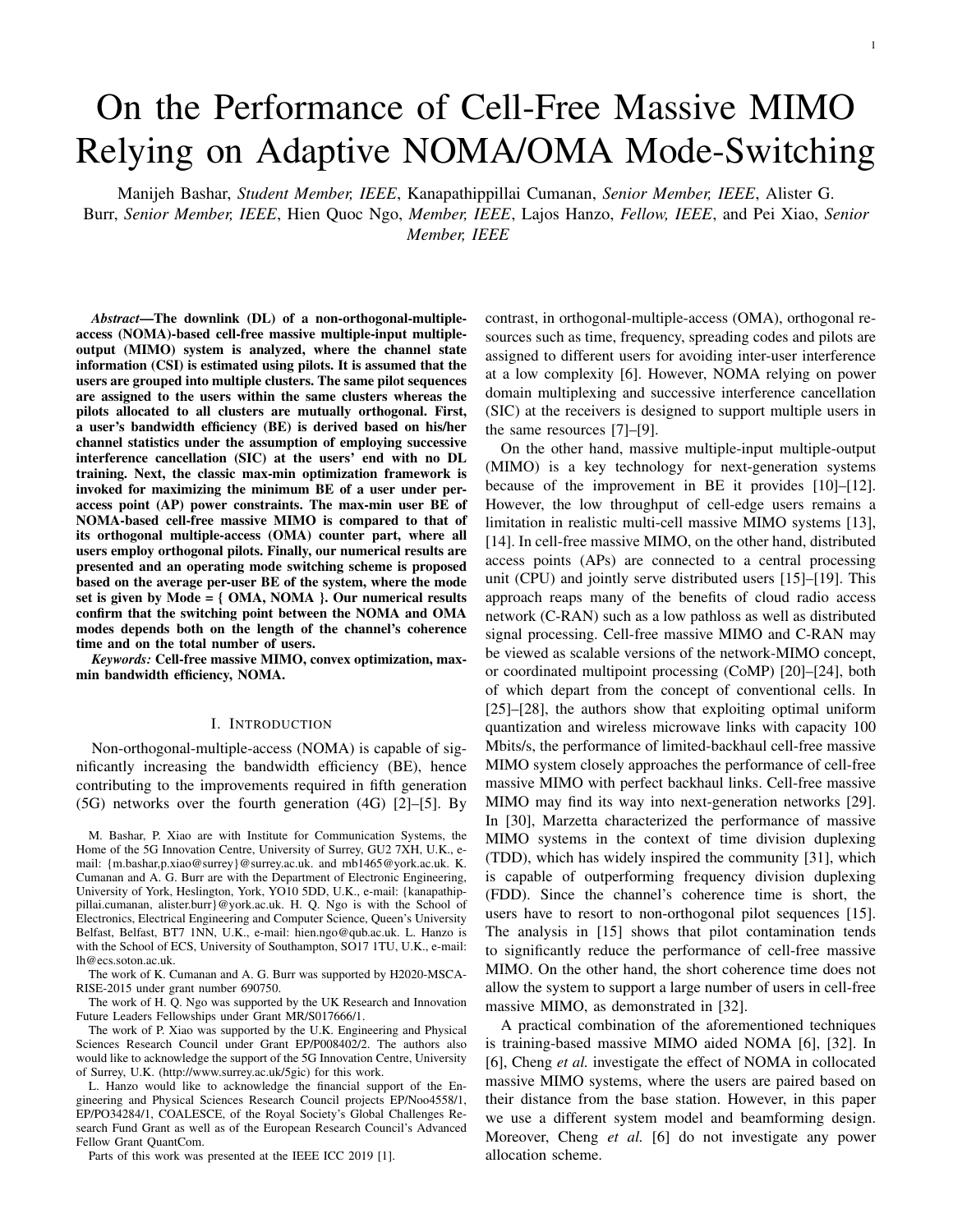as  $g_{m1k} = \frac{p_{m1k}}{m1k}h_{m1k}$ ; where  $m1k}$  denotes the large-scale fading. The elements of  $h_{m1k}$  are independent and identically fading. The elements of  $h_{m1k}$  are independent and identically distributed (i.i.d.)  $CN<sup>10</sup>$ ; 1<sup>°</sup> random variables, and represent the small-scale fading [15].

## *A. Uplink Channel Estimation*

All pilot sequences transmitted by all the  $K_{\text{tot}}$  users in the channel estimation phase are collected in a matrix **»** 11 K1 1L KL<sup>\|</sup> 2 C P K<sub>tot</sub>, where  $jj | k j^2 = 1$ , <sup>p</sup> is the length of the pilot sequence for each user and the  $k$ lth column,  $k$ <sub>l</sub>, represents the pilot sequence used for the *k*th user in the *l*th cluster. Moreover, it is assumed that the users in the same cluster employ the same pilot sequences  $(k) = \hat{i}$ ; 8*k*), whereas orthogonal pilots are assigned to different clusters. Note that in [15], the authors exploit unlink different clusters. Note that in [15], the authors exploit uplink pilots to estimate the channel of users. However, the authors of [6] claim that estimating a linear combination of the users' channel in the same cluster provides a better performance. Hence, an alternative technique of employing the uplink pilots in NOMA-based massive MIMO systme is to estimate the following linear combination [6]:

$$
\mathbf{f}_{ml} = \mathbf{g}_{mlk} \, \mathbf{g}_{ll} \tag{1}
$$

After performing a de-spreading operation, the minimum mean square error (MMSE) estimate of the linear combination **f**ml is given by

$$
\hat{\mathbf{f}}_{ml} = c_{ml} \quad \mathsf{P} \xrightarrow[p \ p \ p} \mathbf{g}_{mlk} + \mathbf{W}_{p;m} \hat{\mathbf{g}}_{l} ;
$$
\n(2)

where  $W_{p; m}$  2 C<sup>M K</sup> denotes the noise sequence at the *mth*<br>AP whose elements are i.i.d. CN10:1<sup>9</sup> and proposents the AP whose elements are i.i.d.  $CN<sup>10</sup>$ ; 1<sup>°</sup> and p represents the normalized signal-to-noise ratio (SNR) of each pilot sequence (which we define in Section VI). Hence, there is no pilot contamination between clusters. Moreover, the users in the same cluster employ the same pilot sequences, resulting  $H_{\text{R}} \neq 1$ . Additionally,  $c_{ml}$  is given by

$$
c_{\text{ml}} = \frac{p \frac{1}{p} \sum_{k=1}^{p} \frac{1}{k} (k-1)^{k}}{p \sum_{k=1}^{p} \frac{1}{k} (k-1)^{k}}.
$$
 (3)

Note that as in [15], we assume that the large-scale fading,  $m_{\rm lk}$ , is known both at the CPU and at the users. The estimated channels in (2) are then used by the APs for determining both the receiver filter coefficients and the power allocations.

#### *B. Downlink Transmission with Conjugate Beamforming*

In this subsection, we consider the DL data transmission relying on conjugate beamforming [15]. The signal transmitted from the *m*th AP is represented by

$$
\mathbf{x}_{m} = \frac{\rho - \mathbf{\tilde{O}}}{d} \mathbf{\tilde{O}} \sum_{l=1}^{m} \sum_{k=1}^{m} \hat{\mathbf{f}}_{ml} s_{lk};
$$
(4)

where  $s_{1k}$  (Efj $s_{1k}$  $j^2$ g = 1) and <sub>mlk</sub> denote the transmitted symbol and the transmit power at the *m*th AP, respectively. Furthermore,  $\sigma$  represents the maximum normalized transmit

power (normalized by the noise power *N*0, defined in Section VI) at the APs. Hence, the normalized transmit power is given by

$$
Efjj\mathbf{x}_{m}jj^{2}g = \mathbf{d}N
$$
  

$$
I=1 \text{ k=1}
$$

where

$$
mI = E \t \hat{f}_{ml} \t n \t \frac{2}{p} = \frac{p p I_{K^0 = 1}^{1} m I K^0}{p_{K^0 = 1} m I K^0 + 1}; \t (6)
$$

Moreover, note that  $_m = \frac{p}{p} p^{\dagger} \int_{k^0=1}^{R} m k^0 c_m$ . The power elements  $m_{\text{Ik}}$  are designed to satisfy the following power constraints:

$$
\begin{array}{c}\n\bullet \bullet \\
\bullet \quad \text{mlk ml} \\
\downarrow 1 \quad k=1\n\end{array} \qquad \frac{1}{N};\mathcal{B}m:\tag{7}
$$

The power constraints in (7) are referred to long-term power constraints, since the expectation is taken both over codewords and the channel fading coefficients [35].

# *C. Downlink Transmission with Normalized Conjugate Beamforming*

Next, we consider the DL data transmission relying on normalized conjugate beamforming [35]. Explicitly, the beamforming vectors are the conjugate of the estimated channels and they are normalized by their Euclidean norm. The signal transmitted from the *m*th AP is represented by

$$
\mathbf{x}_{m} = \frac{\rho - \mathbf{\tilde{\Theta}}}{d} \sum_{l=1}^{m} \frac{\hat{\mathbf{f}}_{ml}}{k-1} s_{lk};
$$
(8)

where mlk is the DL transmit power at the *m*th AP. The normalized transmit power is given by

$$
Efj|\mathbf{x}_{m}j|^{2}g = d \bigotimes_{l=1}^{m} m_{lk}:
$$
 (9)

Following the same strategy as in [35], the power elements mlk are designed to satisfy the following short-term power constraints:

$$
\widetilde{\bullet} \widetilde{\bullet} \qquad \qquad \underset{I=1 \ k=1}{\text{min}} \qquad \qquad 1; 8m. \tag{10}
$$

The power constraints in (10) are referred as short-term power constraints, since the expectation is taken only over the codewords [35].

## *D. Received Signal*

The signal received at the *k*th user in the *l*th cluster is given by

$$
r_{\rm lk}^{\rm B} = \bigotimes_{\rm m=1}^{\rm T} \mathbf{g}_{\rm m1k}^{\rm T} \mathbf{x}_{\rm m} + n_{\rm lk};
$$
 (11)

where  $n_{1k}$  CN <sup>1</sup>0; 1<sup>°</sup> is the noise at the *k*th user in the *l*th cluster, and the superscript B refers either to CB or NCB for the cases of conjugate and normalized conjugate beamforming techniques, respectively.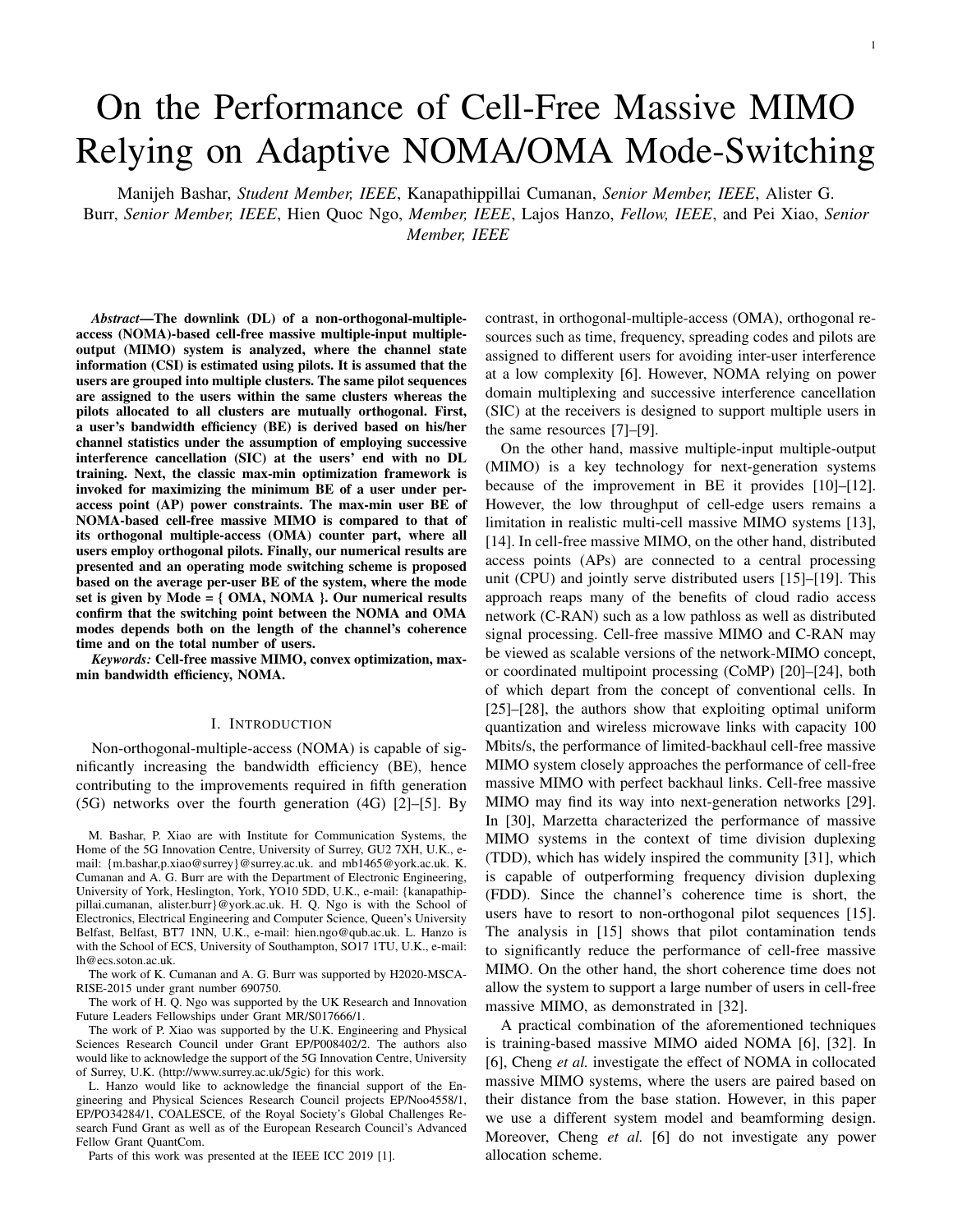# III. PERFORMANCE ANALYSIS

In this section, we derive the DL BE for the NOMA-based cell-free massive MIMO system without using any DL training by following a similar approach to [15]. In particular, it is assumed that no instantaneous CSI is available at the users, which is a reasonable assumption in massive MIMO systems thanks to the channel hardening phenomenon. Therefore, the users exploit the channel statistics instead of the instantaneous CSI to perform SIC. In the following subsections, we first highlight the basic concepts of NOMA in cell-free massive MIMO. Next, the attainable throughput is derived for the both conjugate and for the normalized conjugate beamforming techniques.

#### *A. NOMA without Downlink Training*

Again, we assume that the users exploit the channel statistics to decode data. Since there is no DL training, users rely on the average of the effective channel gain as an estimate of the channel gain [6]. We assume that in the *l*th cluster, "user-*l*1" is the strongest user (and hence can decode the signals intended to other users by using SIC technique) whereas "user-*lK*" is the weakest user and he can decode only his signal and not the other users' signals. In other words, NOMA is employed only within each cluster and not between the clusters. When the instantaneous CSI is available at the users, the users in each cluster can be ordered based on their effective channel gain. However, in the absence of DL training, we sort the users based on their channel statistics, which is discussed details in Sections III-B and III-C. In order to successfully implement the SIC at the stronger users to decode the weaker user signals, the following necessary NOMA condition should be satisfied [6], [40]:

**n log** 
$$
1 + \text{SINR}_{ij}^{lk}
$$
 **log**  $1 + \text{SINR}_{ik}^{lk}$   $3j < k$ ; 8*l*; (12)

where  $SINR_{ij}^{lk}$  refers to the effective SINR of user *j* in cluster *l* when user *j* in cluster *l* is decoding the signal intended for user *k* in the same cluster *l*. Based on this necessary condition, the achievable rate of the *k*th user in the *l*th cluster can be written as

$$
R_{1k}^{1k;final}
$$
  
= min E log<sub>2</sub> 1 + SINR<sub>1j</sub><sup>1k</sup> e **n**  
= min E log<sub>2</sub> 1 + SINR<sub>1j</sub><sup>1k</sup> e  $\frac{(13)}{8l;k}$ 

where  $R_{ik}^{k;final}$  is the achievable rate of user *k* in cluster *l*. Several clustering schemes are investigated in Section VI-B.

## *B. Conjugate Beamforming*

In this subsection, we derive the achievable SINR of the user with the aid of conjugate beamforming defined in (4). We use NOMA, in which the user having a higher received power detects its signal first, which is then demodulated and the corresponding signal is subtracted from the composite received signal, hence leaving behind the uninterfered signal of the lower-power user. Given the fact that only the statistics of the channels are available at the users' ends and exploiting the analysis in [6], the signal received by the *k*th user in the *l*th cluster is given by



where  $DS_{ik}$  and  $BU_{ik}$  denote the desired signal (DS) and beamforming uncertainty (BU) for the *k*th user in the *l*th cluster, respectively, and  $\text{IUI}_{\mathsf{lk}^0}$  represents the inter-userinterference (IUI) caused by the  $k^0$ <sup>th</sup> user in the *l*th cluster. Additionally,  $ISIC_{lk^0}$  accounts for the interference imposed by the  $k^{00}$ th to the *k*<sup>th</sup> user in the *l*<sup>th</sup> cluster due to imperfect SIC (ISIC), and  $\text{ICI}_{\psi\psi}$  is the inter-cluster-interference (ICI) caused by the users in clusters  $l^0$ , *l*. Moreover, the superscript CB in (14) refers to conjugate beamforming.

**Proposition 1.** *The terms DS*<sub>lk</sub>,  $BU_{\mathsf{lk}}$ , *IUI*<sub>lk<sup>0</sup></sub>, *ISIC*<sub>lk</sub><sup>0</sup>, and *ICI*<sup>l</sup> 0k <sup>0</sup> *are mutually uncorrelated.*

The achievable rate can be defined as  $R_{1k}^{CB} = log_2 11 +$  $SINR_{ik}^{CBo}$ . Based on the analysis in [12] and exploiting Proposition 1,  $SINR_{lk}^{CB}$  is given by (15). The closed-form expression for the achievable DL rate of the *k*th user in the *l*th cluster is given in the following theorems:

Theorem 1. *Having the channel statistics at the users and employing conjugate beamforming at the APs, the closed-form expression for the achievable DL rate of the kth user in the lth cluster is given by*  $R_{\rm lk}^{CB} = \log_2 11 + SINR_{\rm lk}^{CB}$ , where the SINR<sup>CB</sup> *is given by (16).*

*Proof:* Please refer to Appendix A.

Theorem 2. *Having the channel statistics at the users and employing conjugate beamforming at the APs, the closed-form*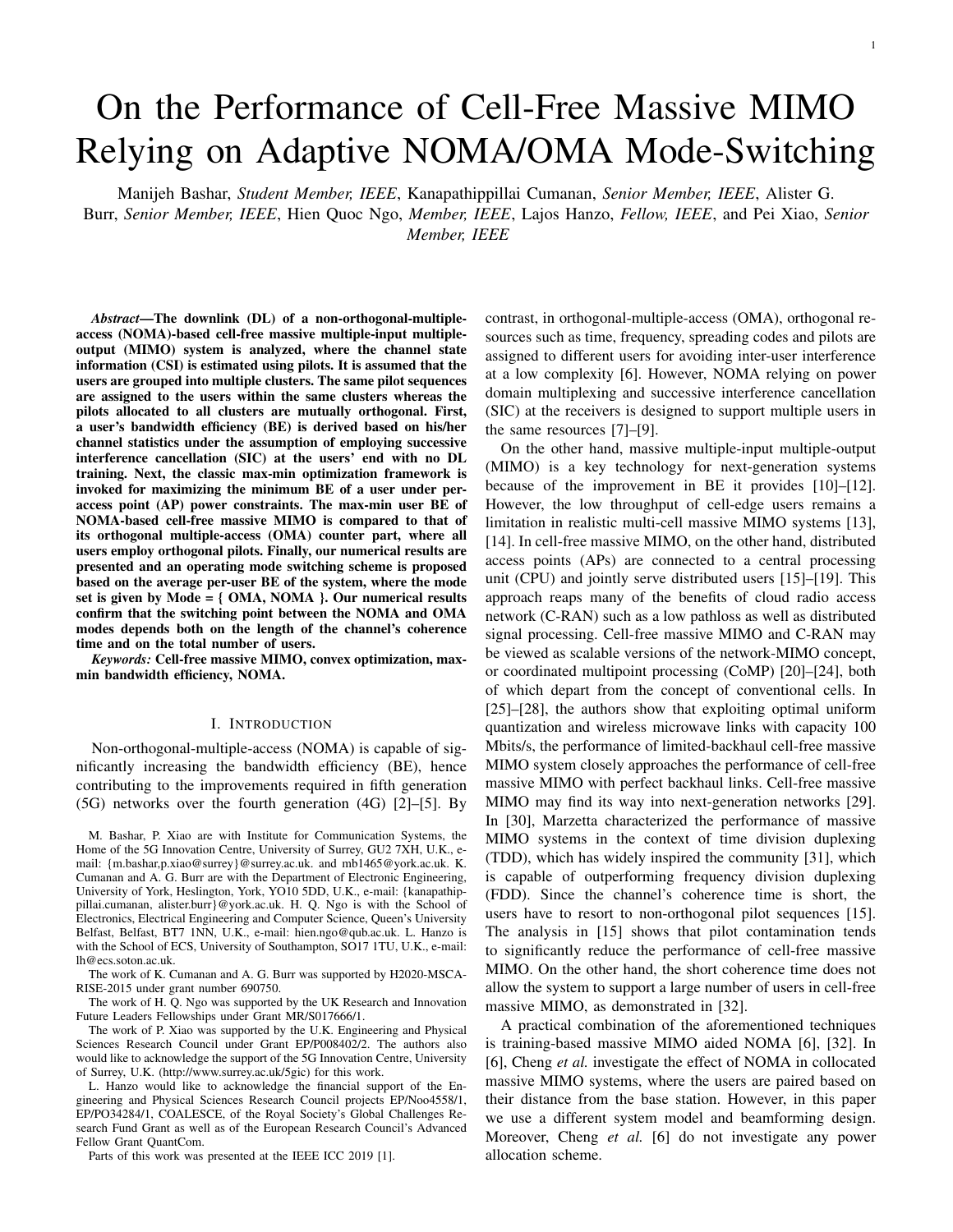$$
SINR_{lk} = \frac{jDS_{lk}j^2}{E jBU_{lk}j^2 + \frac{k}{k^0-1}E jIUI_{lk^0}j^2 + \frac{f}{k^0-k+1}E jISIC_{lk^0}j^2 + \frac{f}{k^0-1}E jICI_{l^0k^0}j^2 + 1}
$$
 (15)

$$
SINR_{1k}^{1k;CB} = \frac{N^2 \prod_{m=1}^{M} p_{m1k} \prod_{i=1}^{m1} m1k}{N^2 \prod_{k^0=1}^{k} p_{m1k} \prod_{i=1}^{m1} m1k} + N \prod_{j^0=1}^{k} \prod_{k^0=1}^{m1} m^{j^0k^0} m1k m1^0 + \frac{1}{d}
$$
(16)

$$
SINR_{1j}^{lk:CB} = \frac{N^2 \prod_{m=1}^{M} p \frac{1}{mlk} \frac{1}{K}}{N^2 \prod_{k^0=1}^{k} p \frac{1}{m}} \sum_{m=1}^{N^2} \frac{1}{N} \prod_{i=1}^{N} \prod_{m \text{ in } i}^{m} \frac{1}{N} \sum_{j=1}^{N^2} \frac{1}{N^2} \prod_{k^0=1}^{N^2} \prod_{m=1}^{m} \prod_{m \text{ in } i}^{m} \frac{1}{N^2 \prod_{k^0=1}^{k} (17)} \frac{1}{N^2 \prod_{k^0=1}^{k} (17)} \prod_{k^0=1}^{N^2} \prod_{k^0=1}^{N^2} \prod_{m=1}^{N^2} \prod_{m=1}^{N^2} \prod_{k^0=1}^{N^2} \prod_{m=1}^{N^2} \prod_{k^0=1}^{N^2} \prod_{k^0=1}^{N^2} \prod_{m=1}^{N^2} \prod_{k^0=1}^{N^2} \prod_{m=1}^{N^2} \prod_{k^0=1}^{N^2} \prod_{k^0=1}^{N^2} \prod_{k^0=1}^{N^2} \prod_{k^0=1}^{N^2} \prod_{k^0=1}^{N^2} \prod_{k^0=1}^{N^2} \prod_{k^0=1}^{N^2} \prod_{k^0=1}^{N^2} \prod_{k^0=1}^{N^2} \prod_{k^0=1}^{N^2} \prod_{k^0=1}^{N^2} \prod_{k^0=1}^{N^2} \prod_{k^0=1}^{N^2} \prod_{k^0=1}^{N^2} \prod_{k^0=1}^{N^2} \prod_{k^0=1}^{N^2} \prod_{k^0=1}^{N^2} \prod_{k^0=1}^{N^2} \prod_{k^0=1}^{N^2} \prod_{k^0=1}^{N^2} \prod_{k^0=1}^{N^2} \prod_{k^0=1}^{N^2} \prod_{k^0=1}^{N^2} \prod_{k^0=1}^{N^2} \prod_{k^0=1}^{N^2} \prod_{k^0=1}^{N^2} \prod_{k^0=1}^{N^2} \prod_{k^0=1}^{N
$$

*expression for the achievable DL rate of the kth user (weaker user) at the jth user (stronger user) in the lth cluster is given by*  $R_{ij}^{[k] \times CB} = \log_2 11 + \frac{SINR_{ij}^{[k] \times CB_0}{SINR_{ij}^{[k] \times CB}}}$  *is given by (17).*

*Proof:* Proof follows steps similar to the steps in Appendix A and is omitted due to the space limit.

*1) User Ordering:* By the assumption that users are ordered based on their channel quality, NOMA uses the power domain to transmit multiple signals over the same resource, and performs SIC at the receivers to decode the corresponding signals [9]. Considering the expression in (16), we take the term  $h_{1k}$  =  $\frac{f_{\frac{1}{K+1}}}{f_{\frac{1}{K+1}}}}$  1lk;  $\frac{f_{\frac{2l}{K+1}}}{f_{\frac{1}{K+1}}^{2l}}$  2lk  $\frac{f_{\frac{1}{K+1}}}{f_{\frac{1}{K+1}}^{2l}}$  MIk ; 8*l*; *k*, as the virtual channel of the *k*th user at the *l*th cluster. Next we sort the users based on the quality of this virtual channel, i.e., jj**h**<sup>vir</sup> jj<sup>2</sup> jj**h** vir l2  $\int_{\mathbb{R}} |j] p^{\text{vir}}(j) j^{\text{vir}}(k)$ ; ordering is a NB-hard combinatorial problem the optimal user ordering is a NP-hard combinatorial problem, which is beyond the scope of this work.

#### *C. Normalized Conjugate Beamforming*

In this section, we consider the achievable rate with normalized conjugate beamforming given in (8). Exploiting the NOMA scheme of Section III-A, the signal received for the *k*th user in the *l*th cluster using the normalized conjugate beamforming at the APs is given by



where the superscript NCB refers to normalized conjugate beamforming.

**Proposition 2.** *The terms DS*<sub>Ik</sub>,  $BU_{1k}$ ,  $IU_{1k^0}$ , *ISIC*<sub>Ik<sup> $\text{0}$ </sup>, and</sub> *ICI*<sup>l</sup> 0k <sup>0</sup> *are mutually uncorrelated.*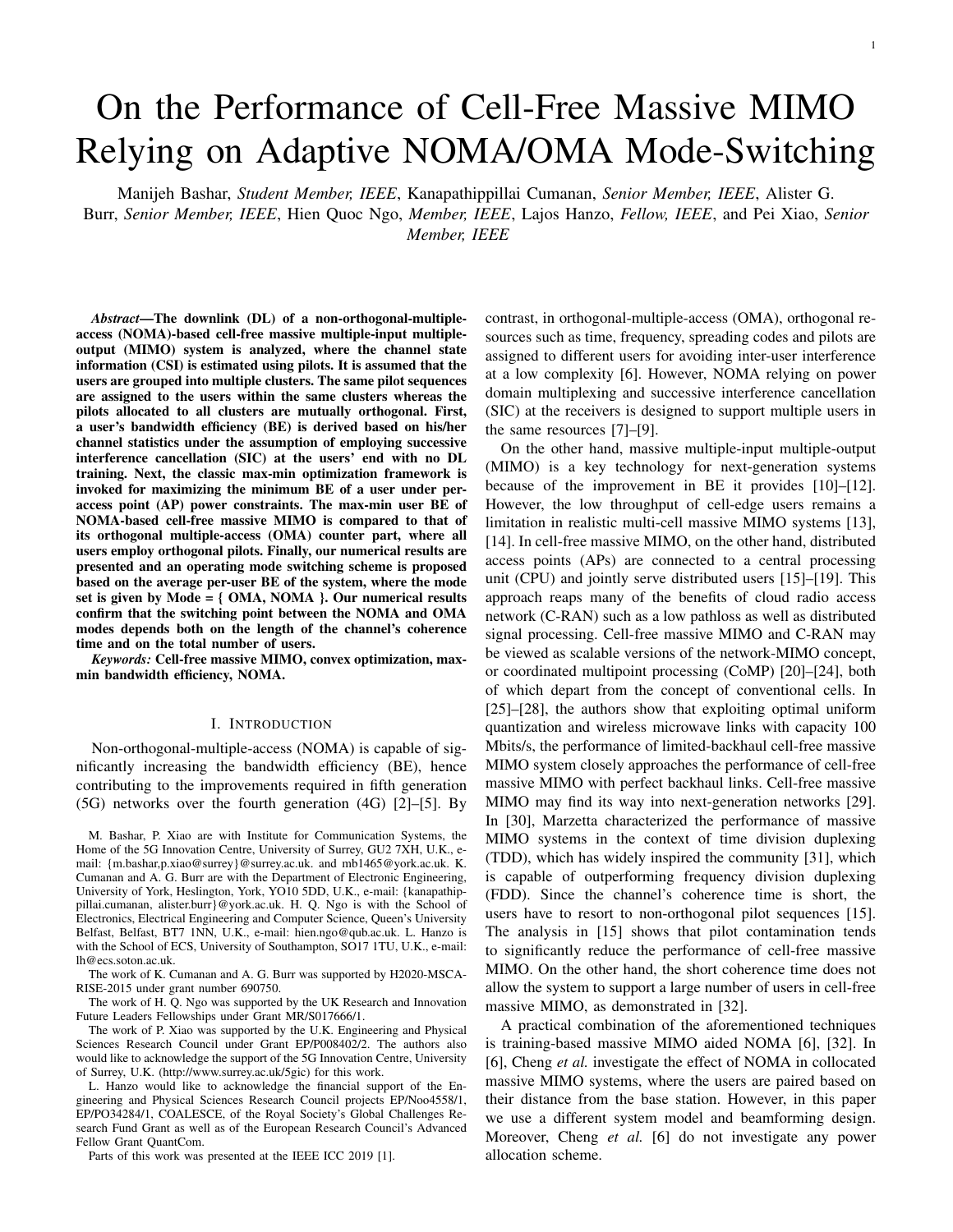$$
m1 = \frac{P - \frac{P}{N^{\frac{3}{2} + 1}} m11}{\frac{m12}{N} m11} m12^{\circ} + \frac{m12^{\frac{1}{1} + 1} m1k1 p p^{\circ}}{\frac{1}{N} m12 p p^{\frac{3}{2}}} + m11 N m11 p p^{\frac{3}{2} + 1} 2 m12 p p^{\frac{3}{2} + 1} m12 p^{\frac{3}{2} + 1} m11 m12^{\circ} m11 p^{\frac{3}{2} + 1} m12^{\circ} p^{\frac{3}{2} + 1} m12^{\circ} p^{\frac{3}{2} + 1} m12^{\circ} p^{\frac{3}{2} + 1} m12^{\circ} p^{\frac{3}{2} + 1} m12^{\circ} p^{\frac{3}{2} + 1} m12^{\circ} p^{\frac{3}{2} + 1} m12^{\circ} p^{\frac{3}{2} + 1} m12^{\circ} p^{\frac{3}{2} + 1} m12^{\circ} p^{\frac{3}{2} + 1} m12^{\circ} p^{\frac{3}{2} + 1} m12^{\circ} p^{\frac{3}{2} + 1} m12^{\circ} p^{\frac{3}{2} + 1} m12^{\circ} p^{\frac{3}{2} + 1} m12^{\circ} p^{\frac{3}{2} + 1} m12^{\circ} p^{\frac{3}{2} + 1} m12^{\circ} p^{\frac{3}{2} + 1} m12^{\circ} p^{\frac{3}{2} + 1} m12^{\circ} p^{\frac{3}{2} + 1} m12^{\circ} p^{\frac{3}{2} + 1} m12^{\circ} p^{\frac{3}{2} + 1} m12^{\circ} p^{\frac{3}{2} + 1} m12^{\circ} p^{\frac{3}{2} + 1} m12^{\circ} p^{\frac{3}{2} + 1} m12^{\circ} p^{\frac{3}{2} + 1} m12^{\circ} p^{\frac{3}{2} + 1} m12^{\circ} p^{\frac{3}{2} + 1} m12^{\circ} p^{\frac{3}{2} + 1} m12^{\circ} p^{\frac{3}{2} + 1} m12^{\circ} p^{\frac{3}{2} +
$$

The closed-form expression for the achievable DL rate of the *k*th user in the *l*th cluster is given in the following theorem:

Theorem 3. *Exploiting the channel statistics at the users and employing normalized conjugate beamforming at the APs, the closed-form expression for the achievable DL rate of the kth user in the lth cluster is given by*  $R_{\rm lk}^{NCB} = \log_2(1 + SINR_{\rm lk}^{NCB})$ , *where the SINR*<sup>NCB</sup> is given by:

$$
SINR_{1k}^{1k;NCB} = \frac{A_1}{1 + A_2 + A_3 + A_4 + A_6^{\circ} + NA_5 + \frac{1}{d}}; \quad (19)
$$

 $where = N^2$  <sub>p p</sub> and

$$
A_{1} = \frac{1}{2} \sum_{m=1}^{\infty} \frac{1}{2} = \frac{1}{2} \sum_{k^{0}, k} \frac{1}{2} = \frac{1}{2} \sum_{k^{0}, k} \frac{1}{2} = \frac{1}{2} \sum_{k^{0}, k} \frac{1}{2} = \frac{1}{2} \sum_{k^{0}, k} \frac{1}{2} = \frac{1}{2} \sum_{k^{0}, k} \frac{1}{2} = \frac{1}{2} \sum_{k^{0} = k + 1} \frac{1}{2} = \frac{1}{2} \sum_{k^{0} = k + 1} \frac{1}{2} = \frac{1}{2} \sum_{k^{0} = k + 1} \frac{1}{2} = \frac{1}{2} \sum_{k^{0} = k + 1} \frac{1}{2} = \frac{1}{2} \sum_{k^{0} = k + 1} \frac{1}{2} = \frac{1}{2} \sum_{k^{0} = k + 1} \frac{1}{2} = \frac{1}{2} \sum_{k^{0} = k + 1} \frac{1}{2} = \frac{1}{2} \sum_{k^{0} = k + 1} \frac{1}{2} = \frac{1}{2} \sum_{k^{0} = k + 1} \frac{1}{2} = \frac{1}{2} \sum_{k^{0} = k + 1} \frac{1}{2} = \frac{1}{2} \sum_{k^{0} = k + 1} \frac{1}{2} = \frac{1}{2} \sum_{k^{0} = k + 1} \frac{1}{2} = \frac{1}{2} \sum_{k^{0} = k + 1} \frac{1}{2} = \frac{1}{2} \sum_{k^{0} = k + 1} \frac{1}{2} = \frac{1}{2} \sum_{k^{0} = k + 1} \frac{1}{2} = \frac{1}{2} \sum_{k^{0} = k + 1} \frac{1}{2} = \frac{1}{2} \sum_{k^{0} = k + 1} \frac{1}{2} = \frac{1}{2} \sum_{k^{0} = k + 1} \frac{1}{2} = \frac{1}{2} \sum_{k^{0} = k + 1} \frac{1}{2} = \frac{1}{2} \sum_{k^{0} = k + 1} \frac{1}{2} = \frac{1}{2} \sum_{k^{0} = k + 1} \frac{1}{2} = \frac{1}{2} \sum_{k^{0} = k + 1
$$

*where the term* <sub>ml</sub> *is given by (21).* 

*Proof:* Please refer to Appendix B.

Theorem 4. *Having the channel statistics at the users and employing conjugate beamforming at the APs, the closed-form expression for the achievable DL rate of the kth user (weaker user) at the jth user (stronger user) in the lth cluster is given by*  $R_{lj}^{lk;NCB} = \log_2 11 + SINR_{lj}^{lk;NCB}$ , where the SIN $R_{lj}^{lk;NCB}$  is

$$
SINR_{1j}^{1k;NCB} = \frac{B_1}{1B_2 - B_3 - B_4 - B_5^\circ + NB_6 + \frac{1}{d}}; \quad (22)
$$

*where*

$$
B_{1} = \frac{1}{2} \sum_{m=1}^{\infty} \frac{1}{m} \sum_{m=1}^{\infty} B_{2} = \frac{1}{2} \sum_{k^{0}, k}^{\infty} \frac{1}{m} \sum_{m=1}^{\infty} B_{2}
$$
\n
$$
B_{3} = \frac{1}{2} \sum_{k^{0}, k}^{\infty} \frac{1}{m} \sum_{m=1}^{\infty} B_{4} = \frac{1}{2} \sum_{k^{0} = k + 1}^{\infty} \frac{1}{m} \sum_{m=1}^{\infty} B_{2}
$$
\n
$$
B_{5} = \frac{1}{2} \sum_{k^{0} = 1}^{\infty} \frac{1}{k^{0} - 1} \sum_{m=1}^{\infty} B_{2} = \frac{1}{2} \sum_{m=1}^{\infty} B_{2}
$$
\n
$$
B_{6} = \frac{1}{2} \sum_{m=1}^{\infty} B_{2} = \frac{1}{2} \sum_{m=1}^{\infty} B_{2}
$$
\n(23b)

*Proof:* Proof follows the steps similar to the steps in Appendix B and is omitted due to the space limit.

*1) User Ordering:* Using the SINR formula given in (22) and (23), we take the term  $h_{lk}^{\text{vir}} = \frac{h_{lk}}{1}$ 1l 2lk <u>lk</u> <u>Mik</u><br>21 Mi  $\frac{d\mathbf{k}}{dt}$ ; 8*l*; *k* as the virtual channel of the *k*th user at the *l*th cluster. Following this, we sort the users based on the quality of this virtual channel, i.e.,  $\int_{11}^{\pi} h_{11}^{\pi} f(x) dx$   $\int_{12}^{\pi} h_{12}^{\pi} f(x) dx$  $j$ j<sub>2</sub>;8*l*.

# *D. Bandwidth Efficiency*

Based on [11], the BE is measured in terms of bits/s/Hz sum-rate. In this paper, we consider the smallest BE of the users as the performance metric to characterise our cell-free massive MIMO system. The BE (in bit•s•Hz) of the *k*th user in the *l*th cluster can be defined by

$$
S_{lk}^{lk;final,B} = 1 - \frac{p}{c} \log_2 1 + SINR_{lk}^{lk;final,B} ; \qquad (24)
$$

where  $\epsilon$  denotes the number of samples for each coherence interval, and the superscript B refers either to CB or NCB for the cases of conjugate and normalized conjugate beamforming techniques, respectively. Finally, note that

$$
\text{SINR}_{1k}^{\text{lk};\text{final}} = \text{min} \quad \text{SINR}_{1j}^{\text{lk}}; \text{SINR}_{1k}^{\text{lk}}; \text{B}l; k; \tag{25}
$$

#### IV. MAX-MIN BANDWIDTH EFFICIENCY

In this section, we consider the max-min user BE problem in cell-free massive MIMO, where the minimum user DL BE is maximized, while satisfying per-AP power constraints. In the following subsections, we show that the max-min BE problem of both conjugate and normalized conjugate beamforming may be found by a bisection search method. Furthermore, it is shown that SOCP can be exploited for solving the power minimization problem in each iteration of the bisection search method for conjugate beamforming, while SDP for the normalized conjugate beamforming designs.

# *A. Max-Min BE with Conjugate Beamforming*

The max-min BE of conjugate beamforming is presented in this subsection. This problem under per-AP power constraints can be formulated as follows:

$$
P_1: \max_{m1k} \min_{\mathbf{K}:1=1} \min_{\mathbf{K}:1=1} S_{1k}^{\{k;final,CB} \tag{26a}
$$
  
s.t. 
$$
\mathbf{K} \min_{\mathbf{K}:1=1} \sum_{k=1}^{\mathbf{K}:1=1} S_{1k}^{\{k;final,CB} \tag{26b}
$$

$$
(26b)
$$

Since  $log<sup>1,0</sup>$  is a monotonically increasing function, Problem  $P_1$  can be re-written as Problem  $P_2$  as (27).

By defining new slack variables  $\mu$ ,  $\mu$ ,  $\phi$ <sub>lk<sup>0</sup>j</sub>, and  $\phi$ <sub>lk<sup>0</sup>k, boblem  $P_0$  can be re-formulated as (28) where  $\phi$ <sub>n</sub>,  $P_1$ </sub> Problem  $P_2$  can be re-formulated as (28), where  $\&_{m1k} = \frac{P_1}{P_1}$  $m$ lk  $\cdot$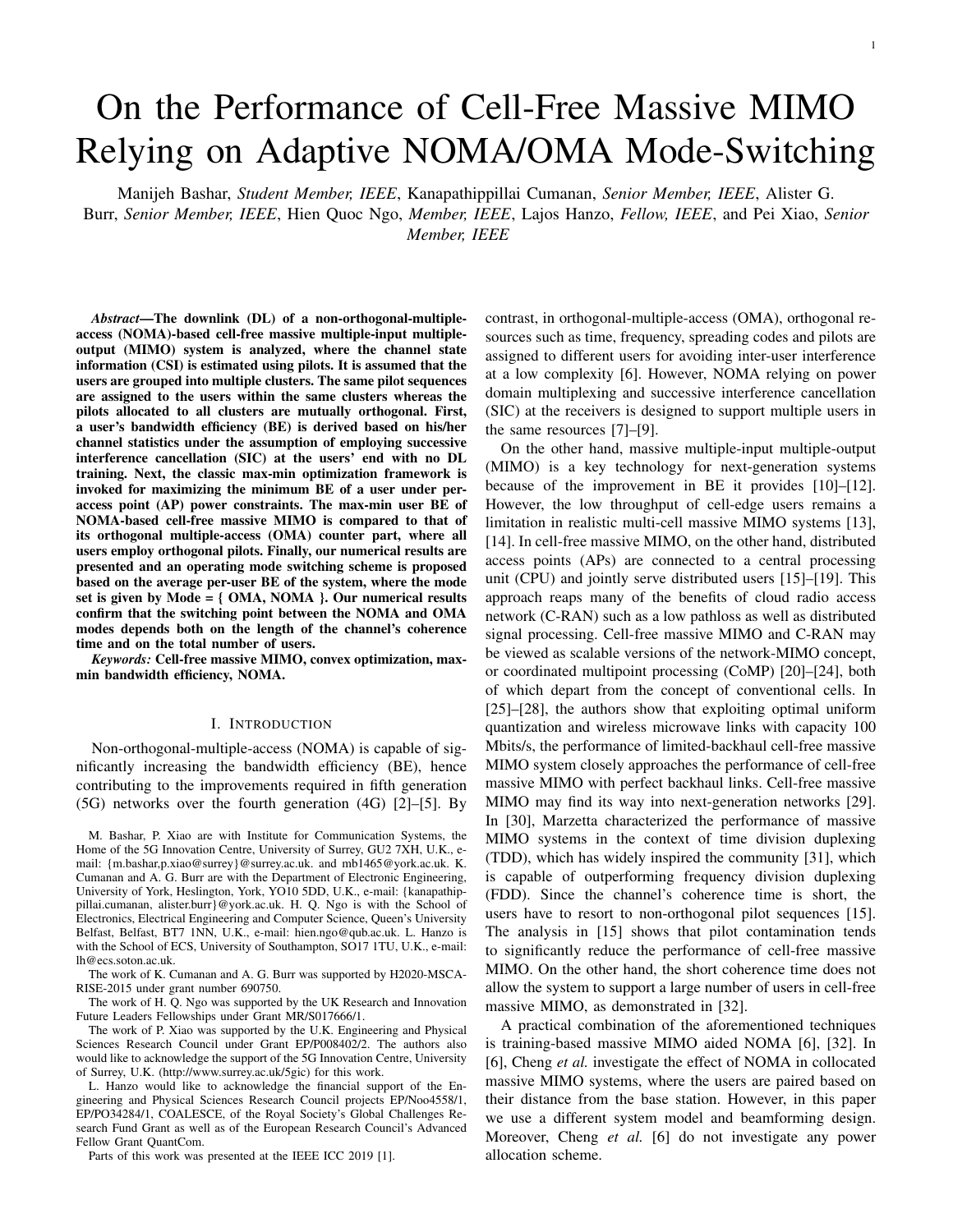$$
P_{2}: \max_{m1k} \min_{fk=1} \min_{K;1=1} \min_{L_{g}} \frac{SINR_{1k}^{1k;final,CB} = min \, SINR_{1k}^{1k;CB}; SINR_{1j}^{1k;CB} ; 8j < k
$$
\n
$$
= \min_{\substack{m1 \text{ odd} \\ m \geq 2}} \frac{N^{2} \prod_{m=1}^{K} \prod_{m1k} \frac{1}{K} \prod_{i=1}^{m1} \min_{m1j}}{N^{2} \prod_{m1k}^{K} \prod_{i=1}^{m1} \min_{m1j} + N \prod_{i=1}^{K} \prod_{i=1}^{K} \prod_{m1k}^{K} \prod_{i=1}^{m1} \min_{m1k} + \frac{1}{K}
$$
\n
$$
N^{2} \prod_{m=1}^{K} \prod_{m1k} \frac{1}{K} \prod_{i=1}^{m1} \min_{m1k} \prod_{i=1}^{K} \prod_{m1k}^{K} \prod_{m1k}^{K} \prod_{m2k}^{K} \prod_{m3k}^{K} \prod_{m4k}^{K} \prod_{m5k}^{K} \prod_{m7k}^{K} \prod_{m8k}^{K} \prod_{m1k}^{K} \prod_{m1k}^{K} \prod_{i=1}^{K} \prod_{m1k}^{K} \prod_{i=1}^{K} \prod_{m1k}^{K} \prod_{m1k}^{K} \prod_{m1k}^{K} \prod_{m1k}^{K} \prod_{m1k}^{K} \prod_{m1k}^{K} \prod_{m1k}^{K} \prod_{m1k}^{K} \prod_{m1k}^{K} \prod_{m1k}^{K} \prod_{m1k}^{K} \prod_{m1k}^{K} \prod_{m1k}^{K} \prod_{m1k}^{K} \prod_{m1k}^{K} \prod_{m1k}^{K} \prod_{m1k}^{K} \prod_{m1k}^{K} \prod_{m1k}^{K} \prod_{m1k}^{K} \prod_{m1k}^{K} \prod_{m1k}^{K} \prod_{m1k}^{K} \prod_{m1k}^{K} \prod_{m1k}^{K} \prod_{m1k}^{K} \prod_{m1k}^{K} \prod_{m1k}^{K} \prod_{m1k}^{K} \prod_{m1k}^{K} \
$$

$$
P_3: \max_{f\&_{m1k};\frac{w_{1k}\theta_j;\ m;\frac{w_{1k}\theta_j;\bar{m}g}{\pi}} t
$$
\n(28a)

$$
N^{2} \xrightarrow{\text{M}} \frac{M}{m-1} \& \frac{m! \, m!}{k} \frac{m! \, m!}{k! \, 1 \, m!} \qquad t; \, 8j < k; \tag{28b}
$$

$$
s.t. \quad
$$

$$
\begin{array}{ll}\n\overline{\mathbf{M}} & t; 8j < k; \\
N^{2} & \mathbf{M} & \mathbf{M} \\
\overline{\mathbf{M}}^{1} & \mathbf{M} & \mathbf{M} \\
\overline{\mathbf{M}}^{1} & \mathbf{M} & \mathbf{M} \\
\overline{\mathbf{M}}^{1} & \mathbf{M} & \mathbf{M} \\
\overline{\mathbf{M}}^{1} & \mathbf{M} & \mathbf{M} \\
\overline{\mathbf{M}}^{1} & \mathbf{M} & \mathbf{M} \\
\overline{\mathbf{M}}^{1} & \mathbf{M} & \mathbf{M} \\
\overline{\mathbf{M}}^{1} & \mathbf{M} & \mathbf{M} \\
\overline{\mathbf{M}}^{1} & \mathbf{M} & \mathbf{M} \\
\overline{\mathbf{M}}^{1} & \mathbf{M} & \mathbf{M} \\
\overline{\mathbf{M}}^{1} & \mathbf{M} & \mathbf{M} \\
\overline{\mathbf{M}}^{1} & \mathbf{M} & \mathbf{M} \\
\overline{\mathbf{M}}^{1} & \mathbf{M} & \mathbf{M} \\
\overline{\mathbf{M}}^{1} & \mathbf{M} & \mathbf{M} \\
\overline{\mathbf{M}}^{1} & \mathbf{M} & \mathbf{M} \\
\overline{\mathbf{M}}^{1} & \mathbf{M} & \mathbf{M} \\
\overline{\mathbf{M}}^{1} & \mathbf{M} & \mathbf{M} \\
\overline{\mathbf{M}}^{1} & \mathbf{M} & \mathbf{M} \\
\overline{\mathbf{M}}^{1} & \mathbf{M} & \mathbf{M} \\
\overline{\mathbf{M}}^{1} & \mathbf{M} & \mathbf{M} \\
\overline{\mathbf{M}}^{1} & \mathbf{M} & \mathbf{M} \\
\overline{\mathbf{M}}^{1} & \mathbf{M} & \mathbf{M} \\
\overline{\mathbf{M}}^{1} & \mathbf{M} & \mathbf{M} \\
\overline{\mathbf{M}}^{1} & \mathbf{M} & \mathbf{M} \\
\overline{\mathbf{M}}^{1} & \mathbf{M} & \mathbf{M} \\
\overline{\mathbf{M}}^{1} & \mathbf{M} & \mathbf{M} \\
\overline{\mathbf{M}}^{1} & \mathbf{M} & \mathbf{M} \\
\overline{\mathbf{M}}^{
$$

$$
\min_{\|v_{j}\|_{k^{0}=1}} \alpha_{m1^{0}k_{m1^{0}k^{0}}}^{2} + \min_{k^{0}=1} \alpha_{m1}^{2}k_{m1k^{0}}^{2} \qquad \frac{2}{m}, \quad 8m; 8j < k; \quad 0 \qquad m \qquad \frac{\Theta_{-}}{N}; \quad 8m; \tag{28c}
$$

$$
\sum_{m=1}^{\infty} \sum_{\substack{k=1 \ n \equiv 1 \ n \equiv 1}}^{\infty} \frac{m! \ m! j}{k!} \quad \frac{m!}{k!} \quad k \quad k \quad 1; 8j < k; \tag{28d}
$$

$$
N^{2} \begin{bmatrix} \mathbf{M} & \mathbf{m} & \mathbf{m} & \mathbf{m} \\ \frac{1}{2} & \mathbf{m} & \mathbf{m} & \mathbf{m} \\ \frac{1}{2} & \mathbf{m} & \mathbf{m} & \mathbf{m} \end{bmatrix}
$$

$$
N^{2}\sum_{k^{0}=1}^{1} \frac{1}{k^{0}}\sum_{n=1}^{\infty} N^{2}\sum_{m=1}^{1} m k^{2} \frac{1}{m^{2}} + \frac{1}{d}
$$
\n
$$
N^{2}\sum_{k^{0}=1}^{1} m k^{2} \frac{1}{m^{2}} + \frac{1}{d}
$$
\n
$$
N^{2}\sum_{k^{0}=1}^{1} m k^{2} \frac{1}{m^{2}} + \frac{1}{m^{2}} \sum_{k^{0}=1}^{1} m k^{2} \frac{1}{m^{2}} + \frac{1}{2m^{2}} \sum_{k^{0}=1}^{1} m k^{2} \frac{1}{m^{2}} + \frac{1}{2m^{2}} \sum_{k^{0}=1}^{1} m k^{2} \frac{1}{m^{2}} + \frac{1}{2m^{2}} \sum_{k^{0}=1}^{1} m k^{2} \frac{1}{m^{2}} + \frac{1}{2m^{2}} \sum_{k^{0}=1}^{1} m k^{2} \frac{1}{m^{2}} + \frac{1}{2m^{2}} \sum_{k^{0}=1}^{1} m k^{2} \frac{1}{m^{2}} + \frac{1}{2m^{2}} \sum_{k^{0}=1}^{1} m k^{2} \frac{1}{m^{2}} + \frac{1}{2m^{2}} \sum_{k^{0}=1}^{1} m k^{2} \frac{1}{m^{2}} + \frac{1}{2m^{2}} \sum_{k^{0}=1}^{1} m k^{2} \frac{1}{m^{2}} + \frac{1}{2m^{2}} \sum_{k^{0}=1}^{1} m k^{2} \frac{1}{m^{2}} + \frac{1}{2m^{2}} \sum_{k^{0}=1}^{1} m k^{2} \frac{1}{m^{2}} + \frac{1}{2m^{2}} \sum_{k^{0}=1}^{1} m k^{2} \frac{1}{m^{2}} + \frac{1}{2m^{2}} \sum_{k^{0}=1}^{1} m k^{2} \frac{1}{m^{2}} + \frac{1}{2m^{2}} \sum_{k^{0}=1}^{1} m k^{2} \frac{1}{m^{2}} + \frac{1}{2m^{2}} \sum_{k^{0}=1}^{1} m k^{2} \frac{1}{m^{2}} + \frac{1}{2m^{2}} \sum_{k^{0}=1}^{1} m k^{2} \frac{1}{m^{2}} + \frac{1}{2m^{2}} \sum
$$

$$
\frac{1}{1^0, 1k^0 = 1} \text{ m}^{10} \& \frac{2}{10} \text{ m}^{10} \& \frac{2}{10} \text{ m}^{10} \& \frac{2}{10} \text{ m}^{11} \& \frac{2}{10} \text{ m}^{12} \& \frac{2}{10} \text{ m}^{13} \& \frac{2}{10} \text{ m}^{14} \& \frac{2}{10} \text{ m}^{15} \& \frac{2}{10} \text{ m}^{16} \& \frac{1}{10} \text{ m}^{16} \& \frac{1}{10} \text{ m}^{16} \& \frac{1}{10} \text{ m}^{16} \& \frac{1}{10} \text{ m}^{16} \& \frac{1}{10} \text{ m}^{16} \& \frac{1}{10} \text{ m}^{16} \& \frac{1}{10} \text{ m}^{16} \& \frac{1}{10} \text{ m}^{16} \& \frac{1}{10} \text{ m}^{16} \& \frac{1}{10} \text{ m}^{16} \& \frac{1}{10} \text{ m}^{16} \& \frac{1}{10} \text{ m}^{16} \& \frac{1}{10} \text{ m}^{16} \& \frac{1}{10} \text{ m}^{16} \& \frac{1}{10} \text{ m}^{16} \& \frac{1}{10} \text{ m}^{16} \& \frac{1}{10} \text{ m}^{16} \& \frac{1}{10} \text{ m}^{16} \& \frac{1}{10} \text{ m}^{16} \& \frac{1}{10} \text{ m}^{16} \& \frac{1}{10} \text{ m}^{16} \& \frac{1}{10} \text{ m}^{16} \& \frac{1}{10} \text{ m}^{16} \& \frac{1}{10} \text{ m}^{16} \& \frac{1}{10} \text{ m}^{16} \& \frac{1}{10} \text{ m}^{16} \& \frac{1}{10} \text{ m}^{1
$$

$$
\sum_{m=1}^{\infty} \sum_{k=1}^{\infty} \frac{1}{k} m! \frac{1}{k} \sum_{i=1}^{\infty} \frac{1}{k} \frac{1}{k} \frac{1}{k} \frac{1}{k} \frac{1}{k} \frac{1}{k}
$$
 (28g)

$$
\&_{m1k} \quad 0; \quad 8m; 8l; 8k; \quad \bullet \quad \bullet \quad \frac{1}{N}; \quad 8m; \tag{28h}
$$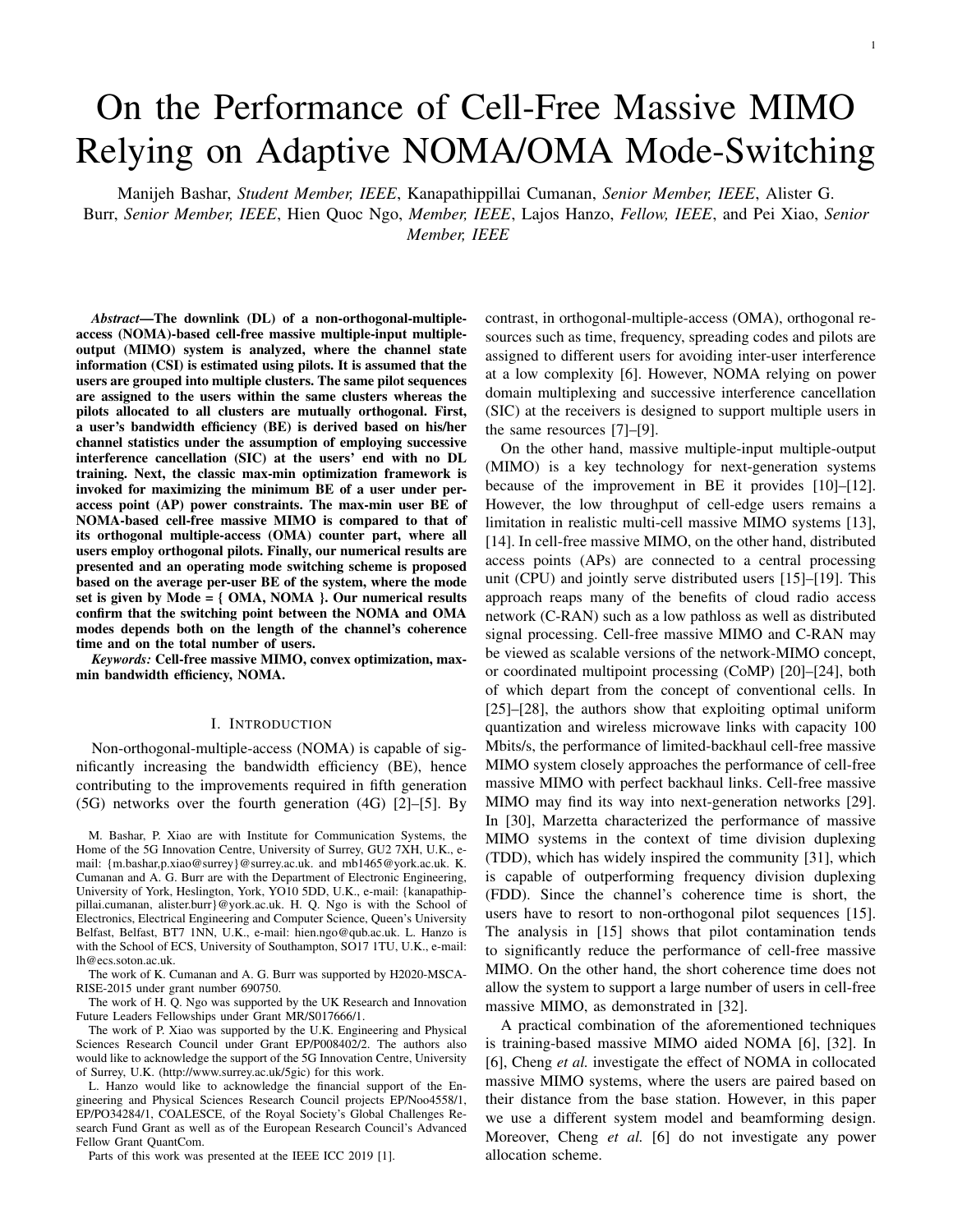$$
P_{4}: \min_{\{R_{m1k}: \mathcal{R}_{1k}\cup\{r\}} \text{ on } \mathcal{B}\}} \text{ and } \min_{m=1 \mid 0 \text{ s.t.}} \text{ mod } R_{m10}^{2}R_{m10}^{2}
$$
\n
$$
N^{2} \text{ J}_{m=1}^{M} \text{ A}_{m1k} \text{ J}_{K=1}^{m1} \text{ mi} \text{ J}_{2}
$$
\n
$$
N^{2} \text{ J}_{m=1}^{M} \text{ A}_{m1k} \text{ J}_{K=1}^{m1} \text{ mi} \text{ J}_{2}
$$
\n
$$
N^{2} \text{ J}_{m=1}^{M} \text{ A}_{m1k} \text{ J}_{K=1}^{m1} \text{ mi} \text{ J}_{2}
$$
\n
$$
N^{2} \text{ J}_{m=1}^{M} \text{ A}_{m1k} \text{ J}_{K=1}^{m1} \text{ mi} \text{ J}_{2}
$$
\n
$$
N^{2} \text{ J}_{m=1}^{M} \text{ A}_{m1k} \text{ J}_{K=1}^{m1} \text{ mi}
$$
\n
$$
N^{2} \text{ J}_{m=1}^{M} \text{ A}_{m1k} \text{ J}_{K=1}^{m1} \text{ mi}
$$
\n
$$
N^{2} \text{ J}_{m=1}^{M} \text{ A}_{m1k} \text{ J}_{K=1}^{m1} \text{ mi}
$$
\n
$$
N^{2} \text{ J}_{m=1}^{M} \text{ A}_{m1k} \text{ J}_{K=1}^{m1} \text{ mi}
$$
\n
$$
N^{2} \text{ J}_{m=1}^{M} \text{ A}_{m1k} \text{ J}_{K=1}^{m1} \text{ mi}
$$
\n
$$
N^{2} \text{ J}_{m=1}^{M} \text{ A}_{m1k} \text{ J}_{K=1}^{m1} \text{ mi}
$$
\n
$$
N^{2} \text{ J}_{M=1}^{M} \text{ A}_{m1k} \text{ J}_{K=1}^{m1} \text{ mi}
$$
\n
$$
N^{2} \text{ J}_{M=1}^{M} \text{ A}_{m1k} \text{ J}_{K=1}^{m1} \text{ mi}
$$
\n
$$
N^{2} \text{ J}_{M=
$$

$$
s.t. |jz_{1j}|
$$
\n
$$
s.t. |jz_{1j}|
$$
\n
$$
128c^{\circ} 128d^{\circ}128f^{\circ} 128h^{\circ}.
$$
\n(30b)

Note that this problem cannot be directly solved in its present form, rather a series of power minimization problems has to be solved with the same target rate for all users, where the corresponding target rate is updated in the next iteration according to the feasibility condition of the power minimization problem [41]. The feasibility of the following power minimization problem is examined for a given target SINR *t* at all users in each iteration of the bisection search (29).

Problem *P*<sup>4</sup> can be formulated as a standard SOCP. More precisely, for a given *t*, Problem *P*<sup>4</sup> can be reformulated as Problem  $P_5$  in 30), where  $\mathbf{z}_{1j}$ ,  $N\mathbf{v}_{1j}^T$ p  $\overline{N}$ **v**<sub> $1$ j;2</sub>  $\mathbf{p}^{\frac{1}{\alpha}}$  and  $V_{1j;1} = \%_{11j} \bullet \frac{\%_{1k} \t_1 \t_1}{\bullet} \frac{T}{D}$ ,  $V_{1j;2} = \frac{P}{\bullet} \frac{P}{i_T} \frac{T}{11j}$  1  $P - \frac{1}{\text{MI}j}$   $M^{\frac{1}{\text{M}}}$ ,  $\tilde{\mathbf{z}}_{lk}$  ,  $N\tilde{\mathbf{v}}_{lk;1}^{\mathsf{T}}$ p  $\overline{N}$ **v**<sub>Ik;2</sub>  $\overline{p}$   $\overline{d}$  is and  $\overline{v}_{1k;1}$  =  $\frac{1}{2}$   $\frac{1}{2}$   $\frac{1}{2}$   $\frac{1}{2}$   $\frac{1}{2}$   $\frac{1}{2}$   $\frac{1}{2}$   $\frac{1}{2}$   $\frac{1}{2}$   $\frac{1}{2}$   $\frac{1}{2}$   $\frac{1}{2}$   $\frac{1}{2}$   $\frac{1}{2}$   $\frac{1}{2}$   $\frac{1}{2}$   $\frac{1}{2}$   $\frac{1}{2}$   $\frac{1}{2}$   $\frac{1}{2}$   $\frac{1}{2}$   $\frac{1}{2}$  can be seen that (30) represents a second order cone (SOC) [41]. Hence, Problem  $P_5$  is a standard SOCP, which is a convex problem. The bisection search method imposed for maximizing the donwlink max-min SINR is exploited to find the optimal solution [41]. In this bisection search approach, first the upper and lower bounds of the achievable SINR are set to *t*max and *t*min, respectively and the initial target SINR *t* is chosen as  $^1t$ <sub>max</sub> +  $t$ <sub>min</sub><sup>o</sup>•2. If Problem  $P_5$  is feasible for a given target SINR *t*, then the lower bound *t*min will be set to *t* and a new target SINR is chosen as  $^1t$ <sub>max</sub> +  $t$ <sub>min</sub><sup>o</sup>•2 for the next iteration. This procedure is continued until the difference between the upper and the lower bounds becomes smaller than a predefined threshold . This bisection based search method based aided max-min DL BE scheme is summarized in Algorithm 1, which provides the optimal solution [41].

Algorithm 1 Bisection search method to solve Problem *P*<sup>1</sup>

1. Initialize *t*min, *t*max and

2. repeat

- **3.** Solve Problem  $P_5$ , with  $t = \frac{t_{\text{max}} + t_{\text{min}}}{2}$
- 4. if Problem  $P_5$  is feasible, then  $t_{\text{min}} = t$ <br>5. else,  $t_{\text{max}} = t$
- else,  $t_{\text{max}} = t$
- **6.** until  $^1t$ <sub>max</sub>  $t$ <sub>min</sub><sup>c</sup>

#### *B. Max-Min BE of Normalized Conjugate Beamforming*

This section investigates the max-min DL BE of normalized conjugate beamforming. The max-min DL BE problem can be formulated under per-AP power constraints as follows:

$$
P_6: \max_{m1k} \min_{\substack{f,k=1 \ K; l=1 \ Lg}} S_{1k}^{\lfloor k \rfloor \cdot \text{final}, NCB}
$$
(31a)  
s.t. 
$$
\sum_{l=1 \ k=1}^{k=1} \sum_{k=1}^{N} S_{1k}^{\lfloor k \rfloor \cdot \text{final}, NCB}
$$
(31b)

Problem  $P_6$  may also be expressed in an equivalent form as Problem  $P_7$  in (32). By introducing new slack variables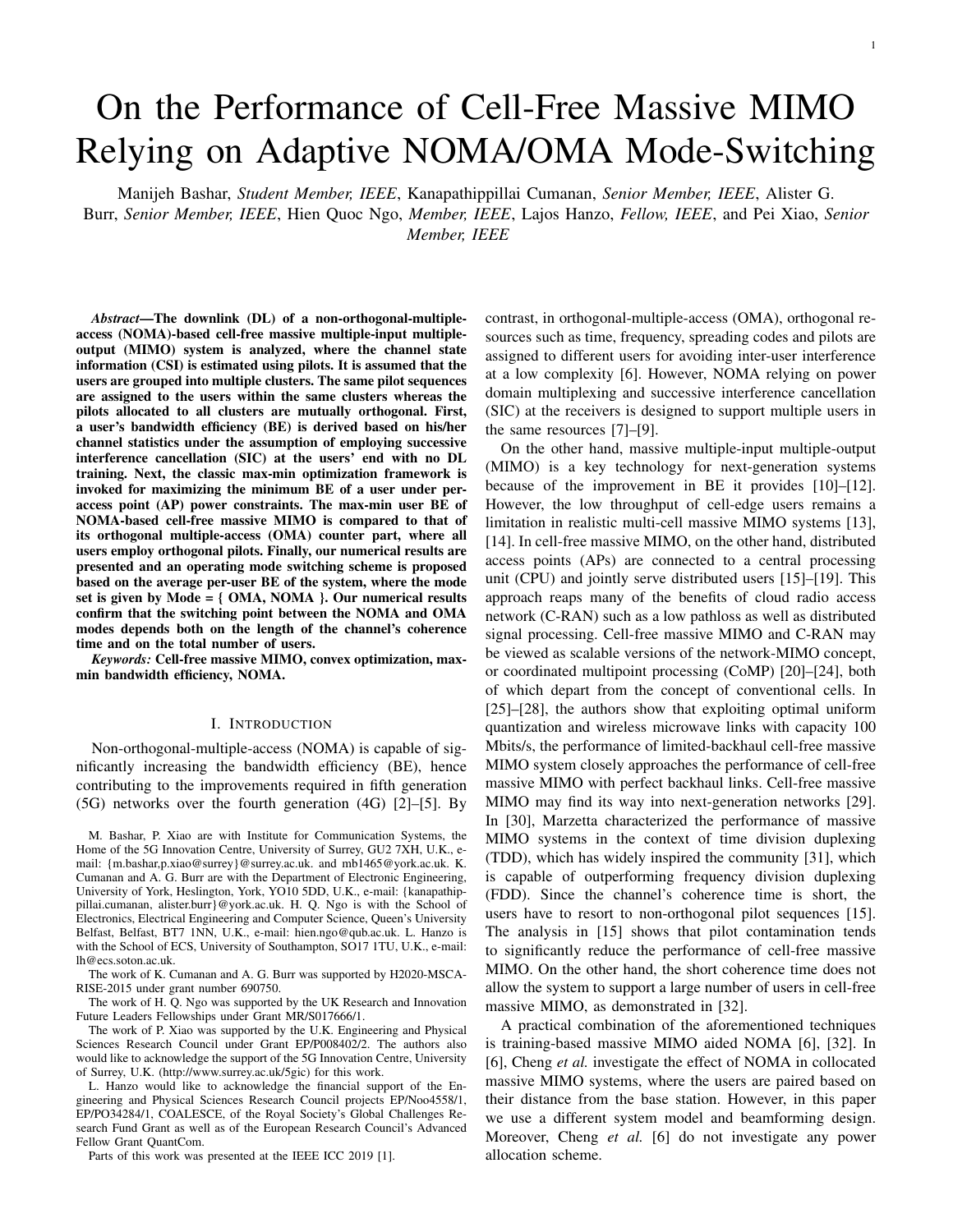| $P_7$ : $\max_{m1k}$    | $t$                     |                         |                         |                         |                         |                         |
|-------------------------|-------------------------|-------------------------|-------------------------|-------------------------|-------------------------|-------------------------|
| $\mathbf{f} \mathbf{w}$ | $\mathbf{f} \mathbf{w}$ | $\mathbf{f} \mathbf{w}$ | $\mathbf{f} \mathbf{w}$ |                         |                         |                         |
| $\mathbf{g} \mathbf{v}$ | $\mathbf{g} \mathbf{v}$ | $\mathbf{g} \mathbf{v}$ |                         |                         |                         |                         |
| $\mathbf{g} \mathbf{v}$ | $\mathbf{g} \mathbf{v}$ | $\mathbf{g} \mathbf{v}$ | $\mathbf{g} \mathbf{v}$ |                         |                         |                         |
| $\mathbf{g} \mathbf{v}$ | $\mathbf{g} \mathbf{v}$ | $\mathbf{g} \mathbf{v}$ | $\mathbf{g} \mathbf{v}$ | $\mathbf{g} \mathbf{v}$ | $\mathbf{g} \mathbf{v}$ |                         |
| $\mathbf{g} \mathbf{v}$ | $\mathbf{g} \mathbf{v}$ | $\mathbf{g} \mathbf{v}$ | $\mathbf{g} \mathbf{v}$ | $\mathbf{g} \mathbf{v}$ | $\mathbf{g} \mathbf{v}$ |                         |
| $\mathbf{g} \mathbf{v}$ | $\mathbf{g} \mathbf{v}$ | $\mathbf{g} \mathbf{v}$ | $\mathbf{g} \mathbf{v}$ | $\mathbf{g} \mathbf{v}$ | $\mathbf{g} \mathbf{v}$ | $\mathbf{g} \mathbf{v}$ |
| $\mathbf{g} \mathbf{v}$ | $\mathbf{g} \mathbf{v}$ | $\mathbf{g} \mathbf{v}$ | $\mathbf{g} \mathbf{v$  |                         |                         |                         |

$$
P_8: \max_{W_{\text{m1k}}} t \tag{33a}
$$

s.t. 
$$
\begin{array}{ccc}\n & \mathbf{w}_{1k}^{\mathsf{T}} & \mathbf{y}_{1k} \\
\hline\n & \mathbf{w}_{1k^{\mathsf{T}}}^{\mathsf{T}} & \mathbf{y}_{1k^{\mathsf{T}}}^{\mathsf{T}} \\
 & \mathbf{w}_{1k^{\mathsf{T}}}^{\mathsf{T}} & \mathbf{y}_{1k^{\mathsf{T}}}^{\mathsf{T}} \\
 & \mathbf{w}_{1k^{\mathsf{T}}}^{\mathsf{T}} & \mathbf{y}_{1k^{\mathsf{T}}}^{\mathsf{T}} \\
 & \mathbf{w}_{1k}^{\mathsf{T}} & \mathbf{y}_{1k^{\mathsf{T}}}^{\mathsf{T}} \\
 & \mathbf{w}_{1k}^{\mathsf{T}} & \mathbf{y}_{1k^{\mathsf{T}}}^{\mathsf{T}}\n\end{array}
$$
\n
$$
\begin{array}{ccc}\n & \mathbf{w}_{1k}^{\mathsf{T}} & \mathbf{w}_{1k} \\
\mathbf{w}_{1k}^{\mathsf{T}} & \mathbf{w}_{1k}^{\mathsf{T}} & \mathbf{w}_{1k}^{\mathsf{T}} & \mathbf{w}_{1k}^{\mathsf{T}} \\
\mathbf{w}_{1k}^{\mathsf{T}} & \mathbf{w}_{1k}^{\mathsf{T}} & \mathbf{w}_{1k}^{\mathsf{T}} & \mathbf{w}_{1k}^{\mathsf{T}}\n\end{array}
$$
\n
$$
\begin{array}{ccc}\n & \mathbf{w}_{1k}^{\mathsf{T}} & \mathbf{w}_{1k} \\
\mathbf{w}_{1k}^{\mathsf{T}} & \mathbf{w}_{1k}^{\mathsf{T}} & \mathbf{w}_{1k}^{\mathsf{T}} & \mathbf{w}_{1k}^{\mathsf{T}} \\
\mathbf{w}_{1k}^{\mathsf{T}} & \mathbf{w}_{1k}^{\mathsf{T}} & \mathbf{w}_{1k}^{\mathsf{T}} & \mathbf{w}_{1k}^{\mathsf{T}}\n\end{array}
$$
\n
$$
\begin{array}{ccc}\n & \mathbf{w}_{1k}^{\mathsf{T}} & \mathbf{w}_{1k} \\
\mathbf{w}_{1k}^{\mathsf{T}} & \mathbf{w}_{1k}^{\mathsf{T}} & \mathbf{w}_{1k}^{\mathsf{T}} & \mathbf{w}_{1k}^{\mathsf{T}} \\
\mathbf{w}_{1k}^{\mathsf{T}} & \mathbf{w}_{1k}^{\mathsf{T}} & \mathbf{w}_{1k}^{\mathsf{T
$$

$$
\begin{array}{ccccc}\n&\mathbf{w}_{1k}^{T}{}^{1} \text{ is } \mathbf{w}_{1k}^{R} \\
&\mathbf{w}_{1k^{0}}^{T} \text{ is } \mathbf{w}_{1k^{0}}^{T} \\
&\mathbf{w}_{1k^{0}}^{T} \text{ is } \mathbf{w}_{1k^{0}}^{T} \\
&\mathbf{w}_{1k^{0}}^{T} \text{ is } \mathbf{w}_{1k^{0}}^{T} \text{ is } \mathbf{w}_{1k^{0}}^{T} \mathbf{w}_{1k^{0}}^{T} + \mathbf{w}_{1k^{0}}^{T} \mathbf{B}_{1k} \mathbf{w}_{1k^{0}} \\
&\mathbf{w}_{1k}^{T} \mathbf{D}_{1k} \mathbf{w}_{1k}^{T} + \frac{1}{d} \\
&\mathbf{w}_{1k}^{T} \mathbf{w}_{1k^{0}}^{T} \mathbf{w}_{1k^{0}}^{T} \\
&\mathbf{w}_{1k}^{T} \mathbf{w}_{1k^{0}}^{T} + \frac{1}{d} \\
&\mathbf{w}_{1k}^{T} \mathbf{w}_{1k^{0}}^{T} \mathbf{w}_{1k^{0}}^{T} + \frac{1}{d} \\
&\mathbf{w}_{1k}^{T} \mathbf{w}_{1k^{0}}^{T} + \frac{1}{d} \\
&\mathbf{w}_{1k}^{T} \mathbf{w}_{1k^{0}}^{T} + \frac{1}{d} \\
&\mathbf{w}_{1k}^{T} \mathbf{w}_{1k^{0}}^{T} + \frac{1}{d} \\
&\mathbf{w}_{1k}^{T} \mathbf{w}_{1k^{0}}^{T} + \frac{1}{d} \\
&\mathbf{w}_{1k}^{T} \mathbf{w}_{1k^{0}}^{T} + \frac{1}{d} \\
&\mathbf{w}_{1k}^{T} \mathbf{w}_{1k^{0}}^{T} + \frac{1}{d} \\
&\mathbf{w}_{1k}^{T} \mathbf{w}_{1k^{0}}^{T} + \frac{1}{d} \\
&\mathbf{w}_{1k}^{T} \mathbf{w}_{1k^{0}}^{T} + \frac{1}{d} \\
&\mathbf{w}_{1k}^{T} \mathbf{w}_{1k^{0}}^{T} + \frac{1}{d} \\
&\mathbf{w}_{1k}^{T} \mathbf{w}_{1k^{0}}^{T} + \frac{1}{d} \\
&\mathbf{w}_{1k}^{T
$$

$$
\sum_{l=1}^{N} w_{m1k}^2 \quad 1; \ 8m; \ \ w_{m1k} \quad 0; \ \ 8m; 8l; 8k; \tag{33d}
$$

$$
W_{m1k} = \frac{p_{m1k}}{m}
$$
, we have Problem *P*<sub>8</sub>, defined in (33), where

$$
1j = j \quad \frac{T}{j}; \text{where} \quad j = \frac{11j}{11} \frac{21j}{21} \quad \frac{M1j}{M1} \quad (34a)
$$

$$
Ijk^{0} = \theta_{Ijk^{0}} \theta_{Ijk^{0}}^{T};
$$
 where  $\theta_{Ijk^{0}} = \frac{11j}{11} \frac{21j}{2!}$   $\frac{M1j}{M1}^{T};$  (34b)

$$
1jk^{0} = diag \frac{\frac{2}{11j} - \frac{2}{21j}}{\frac{2}{11} - \frac{2}{21}} = \frac{\frac{2}{11j}}{\frac{2}{11j}};
$$
 (34c)

$$
B_{1j} = diag_{11} 11k \t21j \tM1j \t4j \tM1k \t(34d)
$$
\n
$$
2 \t2 \t2 \t4 \t(34d)
$$
\n
$$
D_{1j} = \frac{11j \t21j}{21j} \tM1j \t(34e)
$$

$$
D_{1k} = \text{diag} \frac{11j}{2} \frac{21j}{2} \frac{M1j}{M1} ; \tag{34e}
$$

$$
1k = k
$$
  $\frac{T}{k}$ , where  $k = \frac{11k}{11} \frac{21k}{21}$   $\frac{M1k}{M1}$   $\frac{T}{k}$  (34f)

$$
I_{kk^0} = \theta_{Ikk^0} \theta_{Ikk^0}^T, \text{ where } \theta_{Ikk^0} = \frac{11k}{11} \frac{21k}{21} \frac{M1k}{M1};
$$
\n(34g)

$$
11 \times k^0 = \text{diag} \begin{array}{ccc} 1 & 2 & 2 & 3 \ 2 & 2 & 2 & 4 \ \hline 11 & 21 & 2 & 4 \ 21 & 2 & 2 & 4 \ \hline 21 & 21 & 21 & 21 \ \end{array} \tag{34h}
$$

$$
B_{1k} = \text{diag} \frac{2}{\ln 1} \frac{2}{11} \frac{2}{11} \frac{2}{11} \frac{2}{111} \frac{2}{111} \frac{2}{111} \frac{2}{111} \frac{2}{111} \frac{2}{111} \frac{2}{111} \frac{2}{111} \frac{2}{111} \frac{2}{111} \frac{2}{111} \frac{2}{111} \frac{2}{111} \frac{2}{111} \frac{2}{111} \frac{2}{111} \frac{2}{111} \frac{2}{111} \frac{2}{111} \frac{2}{111} \frac{2}{111} \frac{2}{111} \frac{2}{111} \frac{2}{111} \frac{2}{111} \frac{2}{111} \frac{2}{111} \frac{2}{111} \frac{2}{111} \frac{2}{111} \frac{2}{111} \frac{2}{111} \frac{2}{111} \frac{2}{111} \frac{2}{111} \frac{2}{111} \frac{2}{111} \frac{2}{111} \frac{2}{111} \frac{2}{111} \frac{2}{111} \frac{2}{111} \frac{2}{111} \frac{2}{111} \frac{2}{111} \frac{2}{111} \frac{2}{111} \frac{2}{111} \frac{2}{111} \frac{2}{111} \frac{2}{111} \frac{2}{111} \frac{2}{111} \frac{2}{111} \frac{2}{111} \frac{2}{111} \frac{2}{111} \frac{2}{111} \frac{2}{111} \frac{2}{111} \frac{2}{111} \frac{2}{111} \frac{2}{111} \frac{2}{111} \frac{2}{111} \frac{2}{111} \frac{2}{111} \frac{2}{111} \frac{2}{111} \frac{2}{111} \frac{2}{111} \frac{2}{111} \frac{2}{111} \frac{2}{111} \frac{2}{111} \frac{2}{111} \frac{2}{111} \frac{2}{111} \frac{2}{111} \frac{
$$

$$
\mathbf{D}_{1k} = \text{diag} \begin{array}{ccc} \frac{2}{11k} & \frac{2}{21k} & \frac{2}{11k} \\ \frac{21}{11k} & \frac{21}{21} & \frac{2}{11k} \\ \frac{21}{11k} & \frac{21}{11k} & \frac{21}{11k} \end{array} \tag{34}
$$

Then the classic bisection search method can be used for finding the optimal solution of the original Problem  $P_8$  by iteratively solving the power minimization problem *P*<sup>9</sup> for a given target SINR *t* at all users. Problem *P*<sup>9</sup> is defined as *P*<sup>9</sup> in (35). Note that due to the negative terms in the denominator in (35a), Problem *P*<sup>9</sup> cannot be formulated as a standard SOCP, as it was in Problem  $P_5$ . However, in the following, we impose semidefinite relaxation (SDR) for solving this nonconvex problem [42]. First, we introduce the new variable  $W_{1k}$  =  $W_{1k}W_{1k}^{T}$ , which enables us to reformulate Problem  $P_9$  into a standard SDP using SDR. By utilising the identity  $W^{\mathsf{T}}$  **Rw** = Tr **Rww**  $\mathsf{T}$  = Tr > **RW**<sup> $\text{M}$ </sup>, Problem *P*<sub>9</sub> can be rewritten as *P*<sup>10</sup> in (36).

Note that again  $W_{1k}$  0 means that  $W_{1k}$  is a positive semidefinite matrix. By relaxing all rank-one constraints in Problem *P*10, we arrive at a standard SDP, which can be optimally solved by convex optimization software. In particular, if the solutions of  $P_{10}$  are rank-one matrices (i.e., rank» $W_{\vert k}$ <sup> $\parallel$ </sup> = 1; 8*l*; *k*), then it is the solution to *P*9. Otherwise, the randomization techniques of [42] can be utilised for determining a set of rank-one solutions. Using [42, Theorem 3.1], if *P*<sup>10</sup> is feasible, then it has at least one solution with rank» $W_{1k}$ <sup>'/</sup><sub>i</sub> = 1; 8*l*; *k*. The power allocation  $W_{1k}$  can be determined from a rank-one  $W_{1k}$  colution using  $W_{1k} = \frac{W_{1k}}{W_{1k}}$ determined from a rank-one  $W_{1k}$  solution using  $W_{1k} = \frac{W_{1k}}{1k}U_{1k}$ where  $\frac{1}{\kappa}$  and  $\mathbf{u}_{\mathsf{lk}}$  denote the maximum eigenvalue and the corresponding eigenvector of  $W_{1k}$ , respectively. This bisection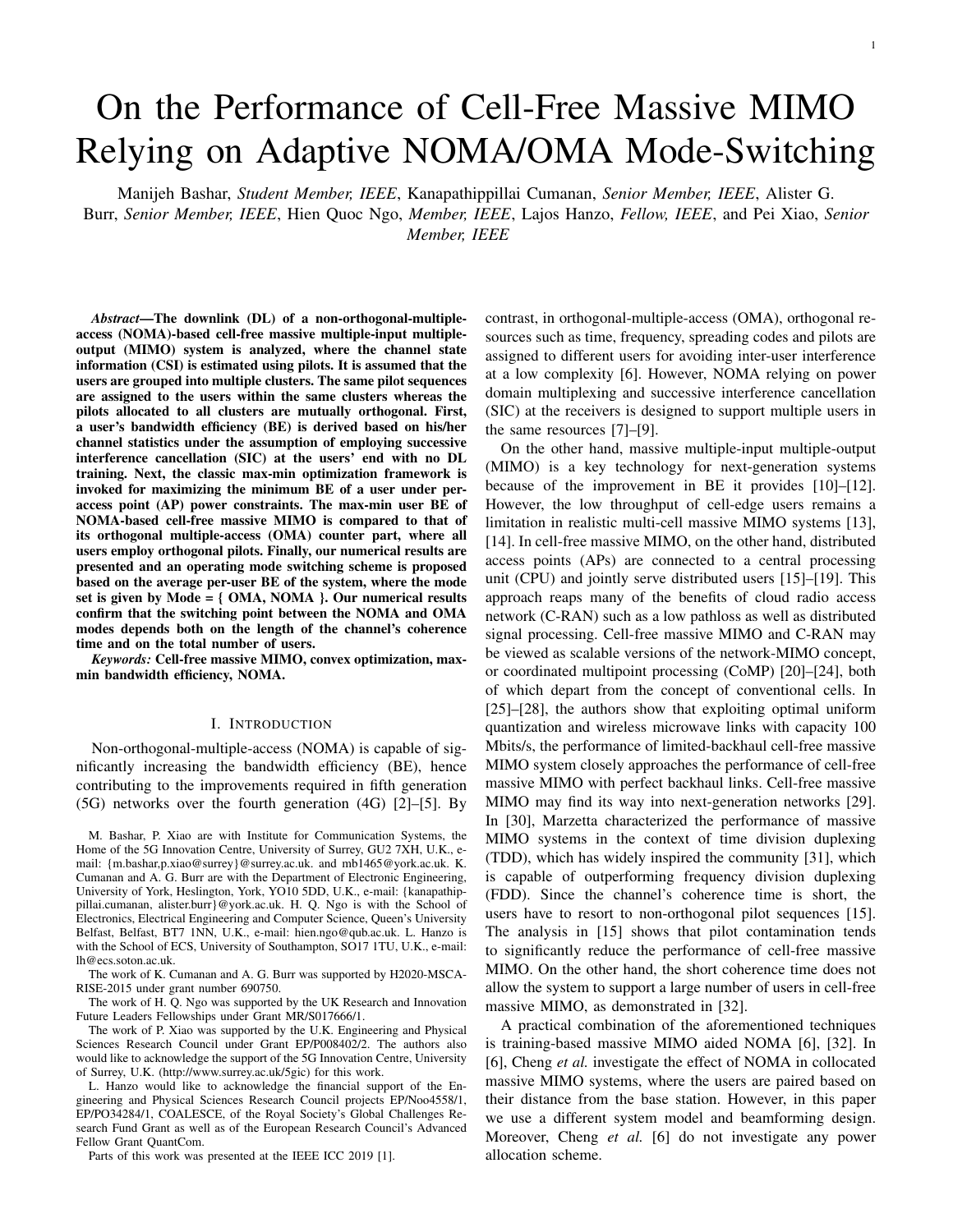$$
P_{9}: \min_{W_{m1k}} W_{l}^{\mathsf{T}} W_{l}^{\mathsf{T}} W_{lk} \qquad (35a)
$$
\ns.t. 
$$
\frac{\mathbf{w}_{l}^{\mathsf{T}}}{k_{l}^{\mathsf{U}}, k} \mathbf{w}_{l}^{\mathsf{T}} W_{lk}^{\mathsf{T}} W_{lk} \qquad W_{l}^{\mathsf{T}} W_{lk}^{\mathsf{T}} W_{lk} \qquad (35a)
$$
\n
$$
\frac{\mathbf{w}_{l}^{\mathsf{T}} \mathbf{w}_{l}^{\mathsf{T}} W_{lk}}{k_{l}^{\mathsf{U}}, k} \mathbf{w}_{l}^{\mathsf{T}} W_{lk}^{\mathsf{T}} W_{lk} \qquad \mathbf{w}_{l}^{\mathsf{T}} \mathbf{w}_{l}^{\mathsf{T}} W_{lk} \qquad W_{l}^{\mathsf{T}} \mathbf{w}_{l}^{\mathsf{T}} W_{lk}^{\mathsf{T}}}{t_{l}^{\mathsf{U}}, k} \mathbf{w}_{l}^{\mathsf{T}} \mathbf{w}_{l}^{\mathsf{T}} W_{lk} \qquad t_{l}^{\mathsf{U}}, k_{l}^{\mathsf{U}}, k_{l}^{\mathsf{U}}, k_{l}^{\mathsf{U}}, k_{l}^{\mathsf{U}}, k_{l}^{\mathsf{U}}, k_{l}^{\mathsf{U}}, k_{l}^{\mathsf{U}}, k_{l}^{\mathsf{U}}, k_{l}^{\mathsf{U}}, k_{l}^{\mathsf{U}}, k_{l}^{\mathsf{U}}, k_{l}^{\mathsf{U}}, k_{l}^{\mathsf{U}}, k_{l}^{\mathsf{U}}, k_{l}^{\mathsf{U}}, k_{l}^{\mathsf{U}}, k_{l}^{\mathsf{U}}, k_{l}^{\mathsf{U}}, k_{l}^{\mathsf{U}}, k_{l}^{\mathsf{U}}, k_{l}^{\mathsf{U}}, k_{l}^{\mathsf{U}}, k_{l}^{\mathsf{U}}, k_{l}^{\mathsf{U}}, k_{l}^{\mathsf{U}}, k_{l}^{\mathsf{U}}, k_{l}^{\mathsf{U}}, k_{l}^{\mathsf{U}}, k_{l}^{\mathsf{U}}, k_{l}^{\mathsf{U}}, k_{l}^{\mathsf{U}}, k_{l}^{\mathsf{U}}, k_{l}^{\mathsf{U}}, k_{l}^{\mathsf{U}}, k_{l}^{\mathsf{U}}, k_{l}^{\mathsf{U
$$



# Algorithm 2 Bisection search method to solve Problem *P*<sup>6</sup>

1. Initialize *t*min, *t*max and 2. repeat **3.** Solve Problem  $P_{10}$ , with  $t = \frac{t_{\text{max}} + t_{\text{min}}}{2}$ 4. if Problem  $P_{10}$  is feasible, then  $t_{\text{min}} = t$ 5. else,  $t_{\text{max}} = t$ **6.** until  $^1t$ <sub>max</sub>  $t$ <sub>min</sub> $^6$ 

method based on SDP is imposed for finding the optimal solution of Problem  $P_6$ . Based on the analysis in [41, Chapter 4], we set the threshold used for terminating Algorithms 1 and 2 to a small value. The iterative procedure of these algorithms is terminated, once the difference between the upper and lower bounds of the SINR becomes lower than the predefined threshold . In the simulations, we set  $= 0.0001$ , hence the difference between the optimal solution and the solution achieved by the proposed schemes is less than 0.0001.

## V. COMPLEXITY ANALYSIS

In this section, we provide the computational complexity analysis for the proposed schemes with conjugate beamforming and normalized conjugate beamforming.

## *A. Computational Complexity of Solving Problem P*<sup>1</sup>

The iterative bisection search method solves a SOCP at each iteration with  $O$   $n_v^2 n_c$  arithmetic operations, where  $n_v$  is the number of optimization variables and  $n_c$  refers to the total number of SOC constraints [43]. Moreover, note that the total number of iterations required is given by  $log_2$ <sup>1</sup>  $\frac{t_{max} - t_{min} \circ}{s}$  [41]. In Problem  $P_5$ , the total number of variables is  $n_v = LMK$ , and there are  $n_c = LK$  SOC constraints. Hence, the number of arithmetic operations required for for solving Problem *P*<sup>1</sup> is  $log_2^{\frac{1}{2} \frac{t_{\text{max}} - t_{\text{min}}}{\circ}}$  O  $M^2 L^3 K^3$ .

# *B. Computational Complexity of of Solving Problem P*<sup>6</sup>

The complexity of solving a SDP under  $n_c$  semidefinite constraints and a  $n_d$   $n_d$  dimensional semidefinite cone is  $O<sup>1</sup>n<sub>C</sub>n<sub>d</sub><sup>3</sup> + n<sub>C</sub><sup>2</sup>n<sub>d</sub><sup>2</sup> + n<sub>C</sub><sup>3</sup>$ <sup>o</sup> [44]. In Problem *P*<sub>10</sub>, we have *n*<sub>c</sub> = *LK*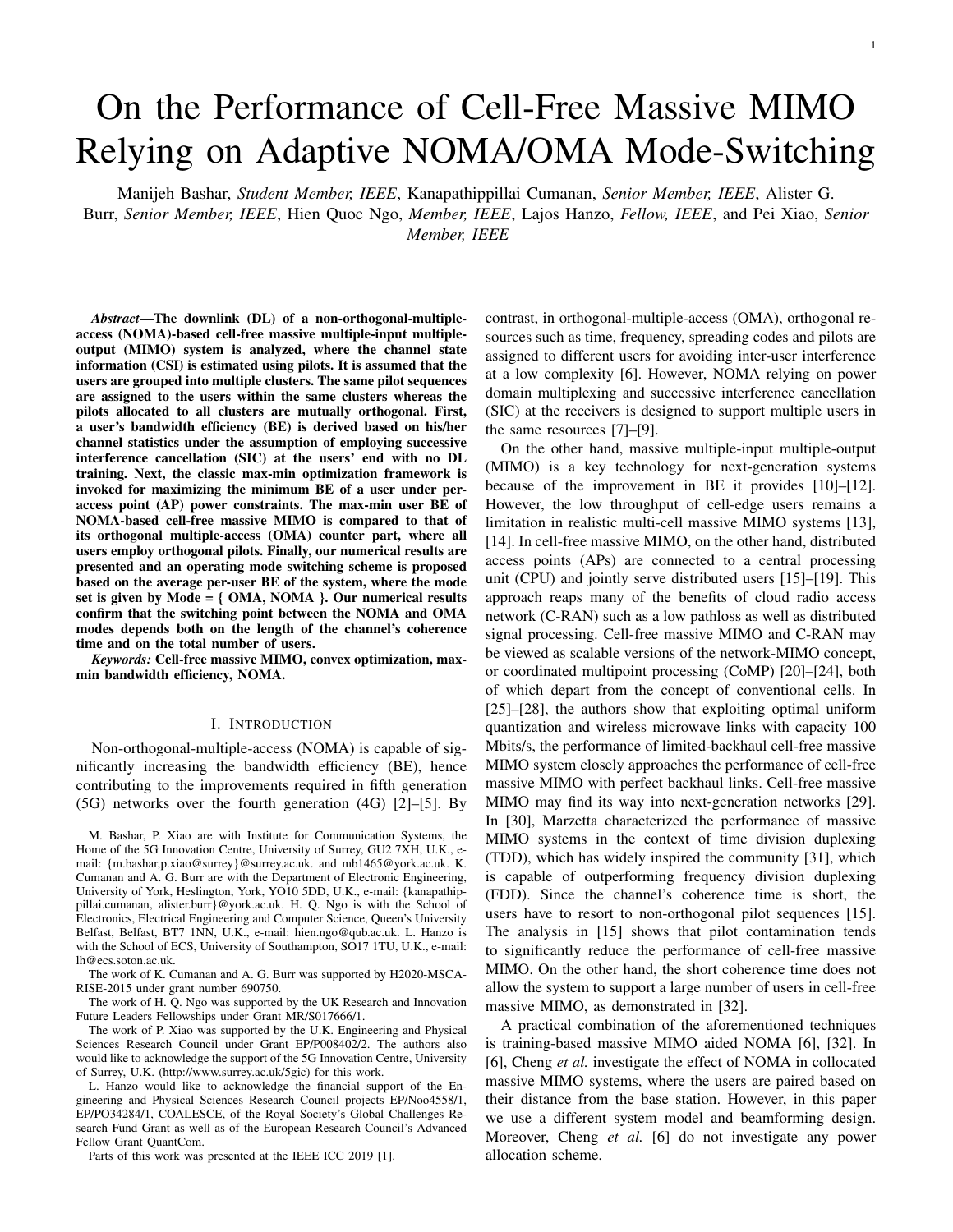semidefinite constraints and the dimension of the semidefinite cone is *M M* (i.e.,  $n_d = M$ ). The bisection search scheme solves a SDP at each iteration. Hence, based on [41], the computational complexity of solving Problem  $P_6$  is  $\log_2$ <sup>1</sup>  $\frac{\text{t}_{\text{max}} \cdot \text{t}_{\text{min}}}{2}$   $^{\circ}$  $LKM^3 + L^2K^2M^2 + 1LK^{03}$ .

#### VI. NUMERICAL RESULTS AND DISCUSSION

In this section, we provide numerical results to validate the performance of the proposed max-min rate scheme relying on different parameters. A cell-free massive MIMO system relying on  $M$  APs and  $K_{\text{tot}}$  single-antenna users is considered in a *D D* coverage area, where both APs and users are uniformly distributed at random. In the following subsections, we define the simulation parameters and then present the corresponding simulation results.

#### *A. Simulation Parameters*

The channel coefficients between users and APs are modelled in Section II, where the coefficient  $m/k$  is given by  $m_{\text{IR}} = PL_{\text{m1k}}10^{-\frac{\text{sh}^2\text{Z}_{\text{m1k}}}{10}}$ ; and  $PL_{\text{m1k}}$  is the path loss from the thus user in the *I*th cluster to the *m*th AP while the second term *k*th user in the *l*th cluster to the *m*th AP, while the second term  $10^{\frac{-\text{sh}^2 m1k}{10}}$  denotes the shadow fading with standard deviation  $s_h$  = 8 dB, and  $z_{m1k}$   $\bigvee$  10; 1<sup>o</sup> [15]. In the simulations, an uncorrelated shadowing model and a three-slope path loss model similar to [15] are considered. The noise power is given by  $p_n = BW$   $k_B$   $T_0$   $W$ ; where BW = 20 MHz denotes the bandwidth,  $k_B = 1:381$  10<sup>23</sup> represents the Boltzmann constant, and  $T_0 = 290$  (Kelvin) is the noise temperature. Moreover, the  $W = 9$ dB, and denotes the noise figure. It is assumed that  $\bar{p}_p$  and  $\bar{d}_q$  denote the power of the pilot sequence and of the DL data, respectively, where  $p = \frac{p}{p}$ *p*n and  $d = \frac{d}{d}$  $\frac{u}{p}$ . In our simulations, we set  $\bar{p} = 100$  mW and  $\bar{d}$  = 200 mW. Similar to [15], we assume that the simulation area is wrapped around at the edges, which can simulate an area without boundaries. Hence, the square simulation area has eight neighbours. We evaluate the max-min BE of the system over 200 random realizations of the locations of APs, users and shadow fading. Finally, note that after solving the max-min optimization problem, all users will achieve the same per-user throughput.

# *B. Clustering Schemes*

Since there are a large number of users in massive MIMO systems it is not practically feasible to simultaneously accommodate all users in a single cluster, while performing SIC at the users' ends [6], [36], [45]. Note that in [37], [38], [46], [47], the authors proposed to group the users into small clusters, where NOMA was employed within each cluster with the aid of SIC. To reduce the computational complexity introduced by SIC at the users' ends, the users can be divided into multiple clusters, and the NOMA principle can be employed within each clusters [4]. Based on [48], user pairing is a key technique in NOMA systems, which facilitates the practical implementation of NOMA for many users by reducing the complexity of SIC. Hence, following a similar approach to those in [4], [48], [49], we propose to pair the users into clusters. However, in contrast to [37], [38], the CSI is not available at the CPU and the receiver. Hence, it is not possible to exploit the user pairing schemes proposed in [37], [38]. The investigation of clustering algorithms with more than two users per cluster will be considered in our future work. Three different user pairing schemes are compared. Based on [37], the computational complexity of optimal clustering in the DL NOMA system is extremely high, and therefore not suitable for practical implementation in real-time systems. In [6], [32], the authors propose to pair the users based on their position. The clustering schemes proposed in this paper are different from those of [6], [32]. We propose three different clustering schemes as follows: 1) In the first scheme, the users who have the smallest distance from each other are paired. We continue to pair the closest users until all the users are grouped into clusters; 2) In the second scheme, the users who have the largest distance from each other, are paired. We continue to pair the farthest users until all the users are grouped into clusters; 3) Finally, we compare these schemes to the choice of randomly pairing the users.

## *C. Mode Selection*

For OMA, there is no pilot contamination thanks to the orthogonal pilots assigned to the users. However, the length of pilot sequences has to be equal to the total number of users  $\left(\begin{array}{cc} c & K_{\text{tot}} \end{array}\right)$ . But long pilot sequences leave less time for data transmission, hence reducing the overall throughput. On the other hand, in NOMA, the length of pilots only has to be equal to the number of clusters. Having two users per-cluster, we get  $K_{\text{tot}}$  • 2. Hence, compared to OMA, there is more time left for payload data transmission. Moreover, within each cluster, the user having a higher received signal power performs SIC, while the other users still suffers from some residual interuser interference. As a result, the system performance can be improved by switching between OMA and NOMA modes, depending both on the number of users and on the length of the channel's coherence time. The mode set is defined as Mode = {OMA, NOMA}. Then, the aim of the proposed design is to select the optimal mode maximizing the throughput of the system.

#### *D. Simulation Results*

In this subsection, we evaluate the performance of the proposed DL max-min BE schemes. First, to assess the performance, a NOMA-based cell-free massive MIMO system relying on 20 APs  $(M = 20)$  and supporting 100 users  $(K_{\text{tot}} = 100)$  is considered who are randomly distributed over the coverage area of size 1 1 km<sup>2</sup> and  $_c = 110$ . Fig. 2a presents the cumulative distribution of the achievable DL BE of both conjugate and of the normalized conjugate beamforming techniques, where the schemes proposed in Subsection IV-A and IV-B are used for determining the max-min bandwidth efficiency, respectively. As seen in Fig. 2a, in the NOMA scheme, random clustering has the better performance, while the scenario in which the far users are clustered has a performance as good as random clustering.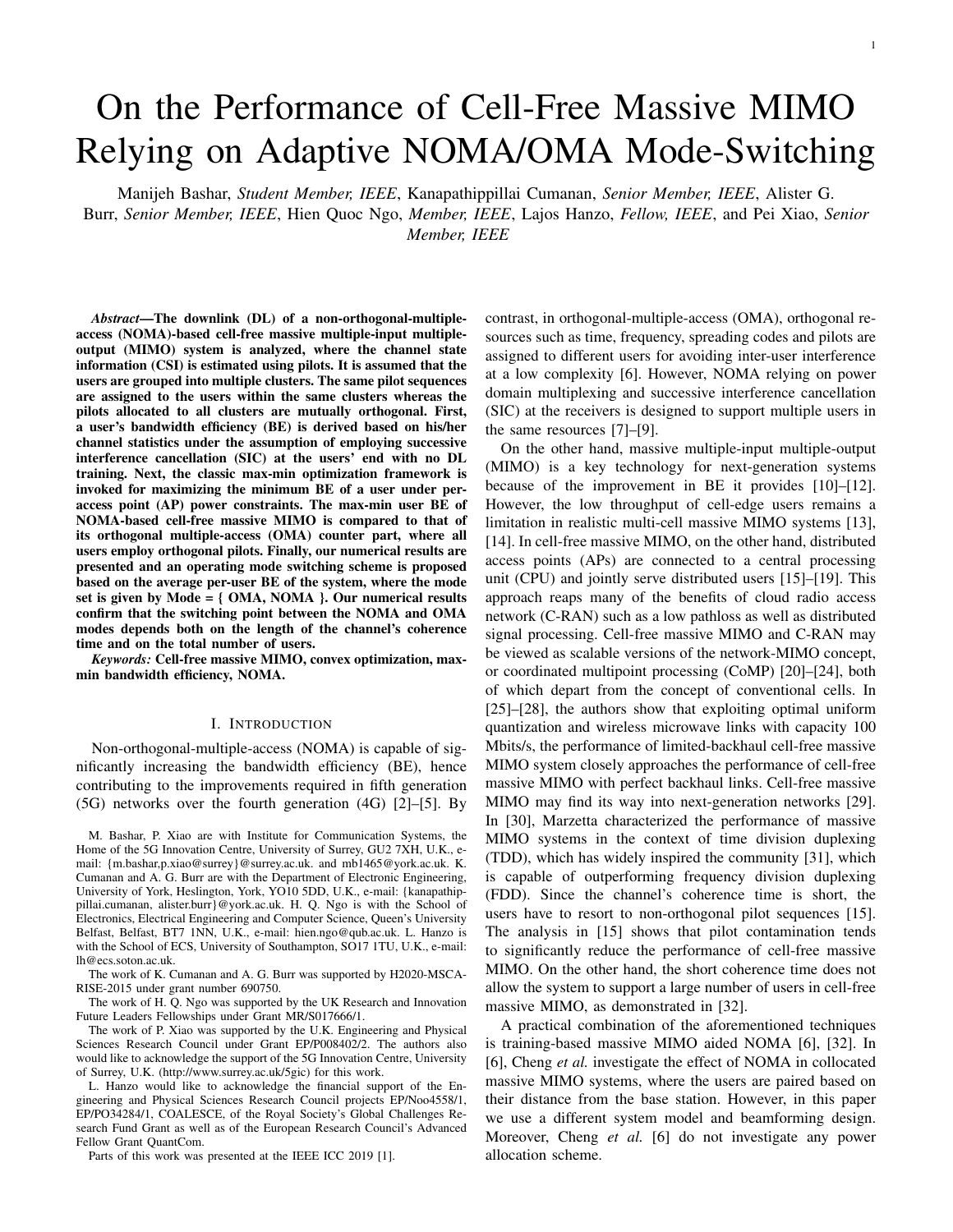

(a) The cumulative distribution of the per-user DL BE of cell-free massive (b) The average DL BE of cell-free massive MIMO versus coherence time MIMO with per-AP power constraints where CB and NCB refers to the (in symbols). We solve the max-min BE problems with per-AP power conjugate beamforming and normalized conjugate beamforming techniques. constraints. The simulation parameters are the same as Fig. 2a.

Figure 2. We set M = 20, N = 15, K = 2, K<sub>tot</sub> = 100, c = 110, D = 1 km,  $\bar{p}$  = 100 mW and  $\bar{p}$  = 200 mW.



(a) The cumulative distribution of the per-user DL BE of cell-free (b) The average DL BE of cell-free massive MIMO versus coherence time massive MIMO with per-AP power constraints where CB and NCB refers (in symbols). We solve the max-min BE problems with per-AP power to the conjugate beamforming and normalized conjugate beamforming constraints. The simulation parameters are the same as Fig. 3a. techniques.

Figure 3. We set M = 20, N = 15, K = 2, K<sub>tot</sub> = 140, c = 150, D = 1 km,  $p = 100$  mW and  $d = 200$  mW.

By contrast, the scenario supporting users that are clustered in each others proximity has poor performance. As the figure shows, the performance of conjugate beamforming is superior to that normalized conjugate beamforming. Moreover, NOMA outperforms OMA using conjugate beamforming, whereas the performance gap between NOMA and OMA with normalized conjugate beamforming is small. Given the above-mentioned parameters, as Fig. 2a demonstrates, NOMA-based cell-free massive MIMO provides a better performance than that of the system using OMA in terms of its per-user BE. Next, to investigate the effect of the channel's coherence time, the average BE of cell-free massive MIMO is plotted versus <sup>c</sup> in Fig. 2b, while the other system parameters are the same as those used in Fig. 2b. Based on the results of Fig. 2b, one could find an optimal mode switching point depending on the length of the channel's coherence time to maximize the system performance. As Fig. 2b shows by increasing the length of the channel's coherence time, OMA outperforms NOMA in terms of its user BE. Let us now assume that there are  $K_{\text{tot}} = 140$  users in the area and  $M = 20$  APs are uniformly distributed, where each AP has  $N = 15$  antennas with  $c = 150$ . The cumulative distribution of the achievable DL BE with conjugate beamforming and normalized conjugate beamforming is plotted in Fig. 3a. As the figure shows, the average DL BE of the cell-free massive MIMO system relying on conjugate beamforming is better than that of the system having normalized conjugate beamforming. Next, Fig. 3b quantifies the average BE (having solved the max-min bandwidth efficiency problems) versus the channel's coherence time c. As shown in Fig. 3b,  $c = 158$  is the mode switching point between OMA and NOMA for improving the throughput of conjugate beamforming, while for normalized conjugate beamforming  $c = 140$  is the mode switching point. As it is stated in Subsection VI-C, when the number of users is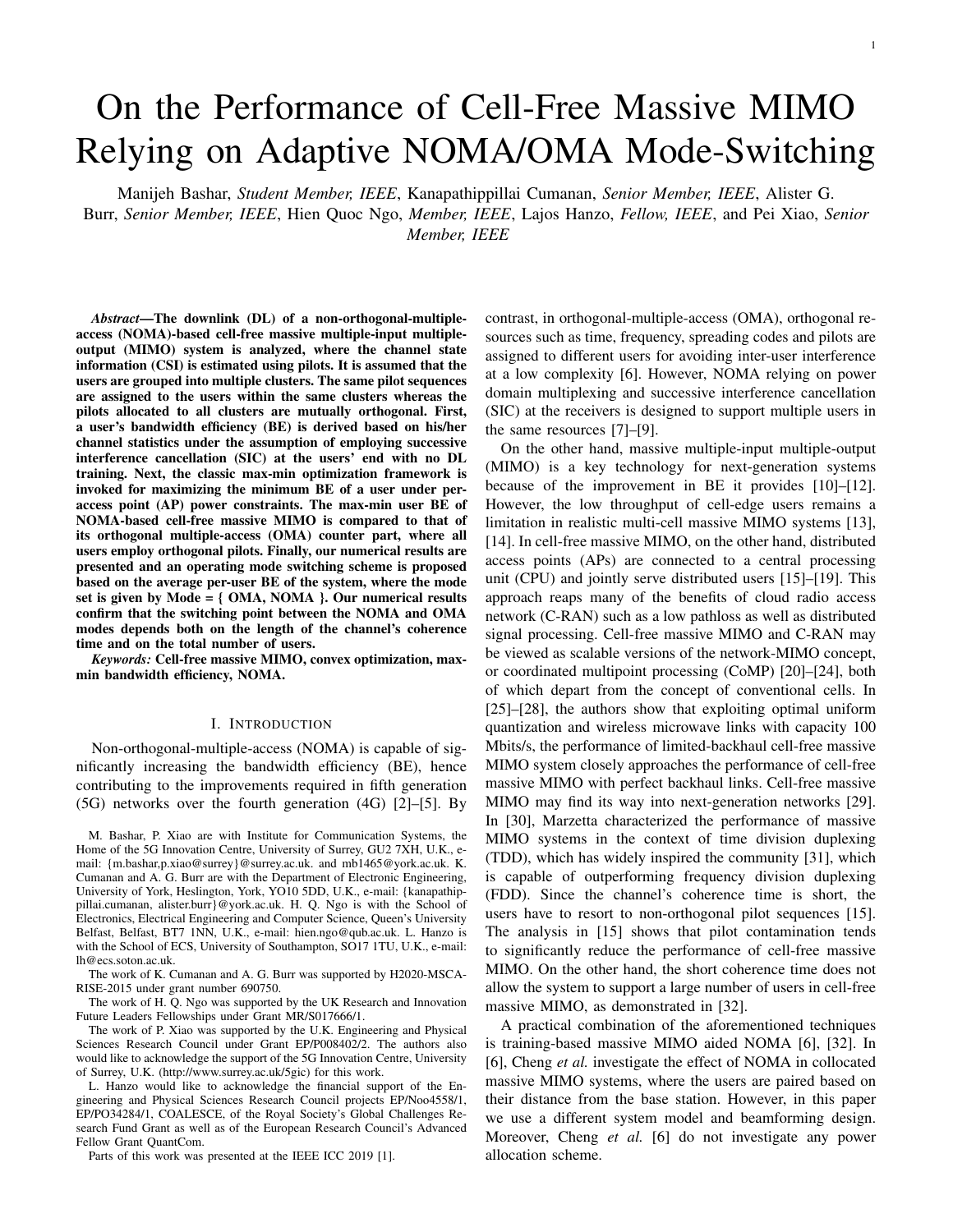

Figure 4. The average DL BE of cell-free massive MIMO versus coherence time (in symbols) with conjugate beamforming. We solve the max-min BE problems with per-AP power constraints. We set  $M = 60$ ,  $N = 5$ ,  $K = 2$ ,  $K_{\text{tot}} = 100$ , D = 1 km,  $p = 100$  mW and  $q = 200$  mW.



Figure 5. The average DL BE of cell-free massive MIMO versus total number of users in the area with conjugate beamforming. We solve the max-min BE problems with per-AP power constraints for two values of coherence time, i.e.,  $c = 150$  and  $c = 200$ . Note that for the NOMA scheme, we exploit random pairing approach. Moreover, we set  $M = 20$ ,  $N = 15$ ,  $K = 2$ ,  $D = 1$ km,  $p = 100$  mW and  $d = 200$  mW.

high, the time left for payload data transmission is short, hence resulting in low BE.

Next, we consider conjugate beamforming in conjunction with  $M = 60$  APs, each equipped with  $N = 5$  antennas, where there are  $K_{\text{tot}} = 100$  users in the area. Fig. 4 investigates the average BE to solve the max-min BE problem of conjugate beamforming. The mode switching point is  $c = 120$ .

We investigate the impact of the total number of users in the area on the system's performance. In Fig. 5, we consider conjugate beamforming having  $M = 20$ ,  $N = 15$ , and two different coherence times, namely  $c = 150$ ; 200. As indicated in the figure, the solid and dashed lines denote  $c = 200$  and  $c = 150$ , respectively. As Fig. 5 shows, by increasing the total number of users, the NOMA scheme outperforms the OMA scheme in terms of the average DL BE. Finally, we investigate the signal and interference power of both conjugate beamforming and of normalized conjugate beamforming. Based on the analysis in [35], and to draw a fair comparison,



Figure 6. CDF of DL signal power and DL interference power of cell-free massive MIMO for the OMA scheme with equal power allocation, i.e.,  $mk =$ mk  $N = \begin{bmatrix} N & R \\ k \end{bmatrix}$ <br>We set  $M = 20$  APs, each equipped with N = 15 antennas, where there are - and  $mk =$ 1  $\frac{1}{N}$ , for NCB and CB, respectively.  $K_{\text{tot}}$  = 100 users in the area. Moreover, note that D = 1 km,  $r_p$  = 100 mW and  $d = 200$  mW.

Algorithm 3 *Proposed Scheme for the Cell-free massive MIMO Operation*

1. *Initialize Ktot,* <sup>c</sup>*, N, M, D,* <sup>p</sup> *and* <sup>d</sup>*.*

2. *Solve the optimization Problems P*<sup>1</sup> *and P*<sup>6</sup> *using Algorithms 1 and 2.*

3. *Calculate the average DL BE of the system with optimal power elements obtained in Step 2 using (24).*

4. *Choose the optimal operating mode from the set Mode = { OMA, NOMA }, and define the operating region. An example of the operating region is provided in Fig. 7.*

5. *Set the optimal operational mode based on using the operating region.*

we set  $mk = \frac{mk}{k}$  $N$ **K**<sub>k<sup>0</sup>=1 mk<sup>0</sup></sub> and  $m_k = \frac{1}{\sqrt{k}}$  $N = K$ <sub>k<sup>0</sup>=1, mk<sup>0</sup></sub> for nor-

malized conjugate beamforming and conjugate beamforming, respectively. Fig. 6 shows the cumulative distribution function (CDF) of the signal and interference power in the DL of cellfree massive MIMO for the OMA scheme associated with  $M = 20$ ,  $N = 15$ ,  $K_{\text{tot}} = 100$ ,  $D = 1 \text{ km}$ ,  $\bar{p} = 100 \text{ mW}$  and  $\epsilon_d$  = 200 mW. As Fig. 6 demonstrates, the normalized conjugate beamforming introduces a similar interference power to that of the conjugate beamforming, however at a lower signal power. Furthermore, based on the results in Fig. 6, one could conclude that the signal power of cell-free massive MIMO is much higher than the interference power for both conjugate and normalized conjugate beamforming. This explains the performance gap between the systems using conjugate and normalized conjugate beamforming.

# *E. Proposed Off-line Method for Cell-free Massive MIMO to Achieve the Best System Performance*

Since there are many system parameters, we do not provide any analysis to determine the optimal mode switching point.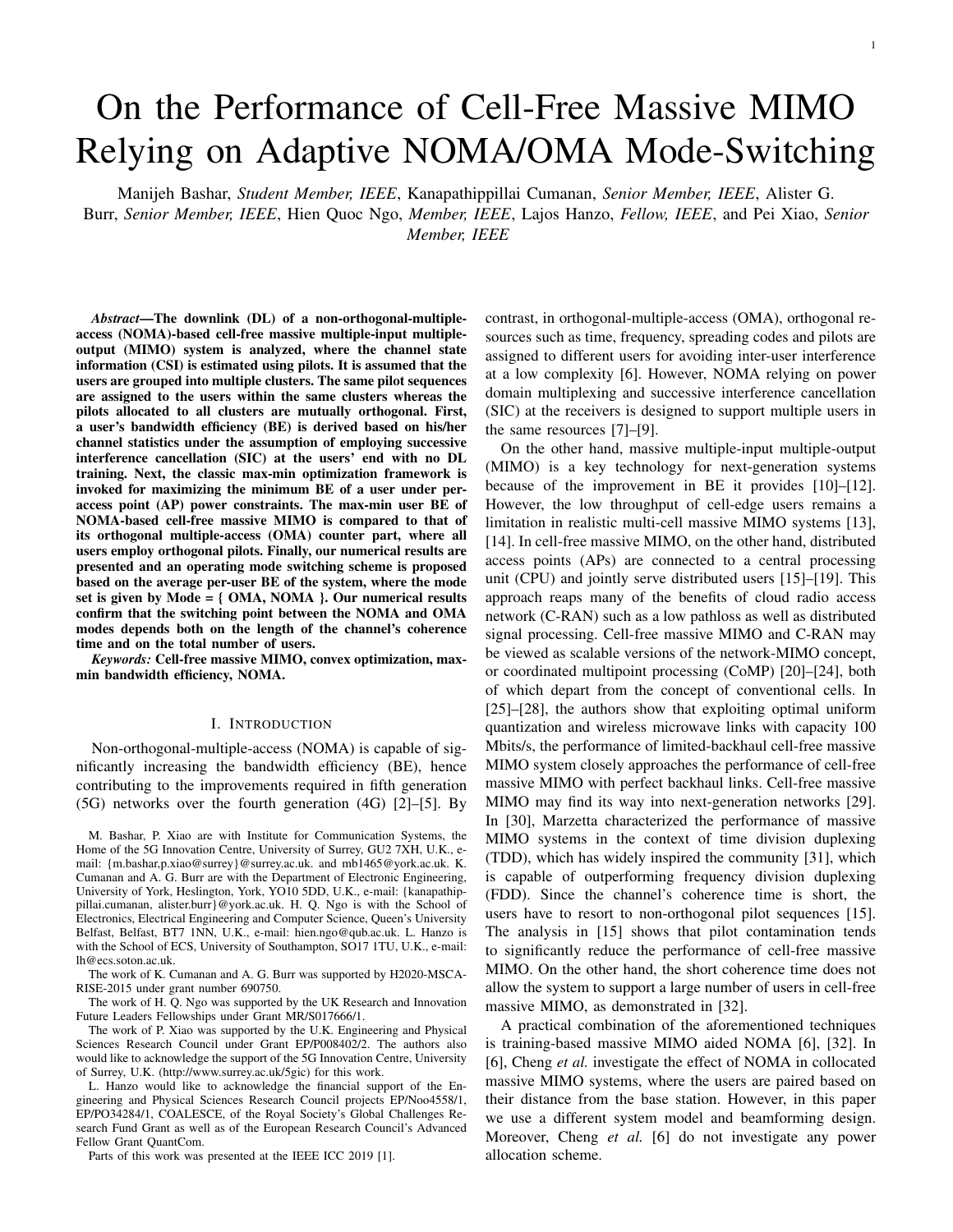|     |             | $K_{\text{tot}}^{\tau_c}$ 110 114 120 130 140 150 158 |  |  |                               | 160 170        |                |                | 180 190 196 200 |  |
|-----|-------------|-------------------------------------------------------|--|--|-------------------------------|----------------|----------------|----------------|-----------------|--|
| 180 | N           |                                                       |  |  |                               |                |                |                |                 |  |
| 140 | $\mathbf N$ |                                                       |  |  | N N N N N N N O O             | $\overline{0}$ | $\overline{O}$ | $\overline{O}$ | $\overline{0}$  |  |
| 100 |             |                                                       |  |  | $0 \mid 0 \mid 0 \mid 0 \mid$ | $O \square$    | <b>COMP</b>    | $O \mid$       |                 |  |

Figure 7. Operating region for different modes with different total number of users  $K_{tot}$  and coherence time c (in symbols). Here, we set  $M = 20$ ,  $N = 15$ ,  $D = 1 \text{ km}$ ,  $n = 100 \text{ mW}$  and  $n = 200 \text{ mW}$ . Note that the le  $\hat{p}_p = 100$  mW and  $\hat{d}_d = 200$  mW. Note that the letters N and O refer to Mode = NOMA and Mode = OMA, respectively. Moreover N=O refers to the case where both systems with the NOMA and OMA schemes show the same performance in terms of the system DL BE.

These parameters include: the number of users  $K_{\text{tot}}$  and APs *M*, the number of antennas per-AP *N*, the channel coherence time  $\epsilon$ , and the size of area *D*. It is set aside for future research to find the optimal switching point in terms of the above-mentioned parameters. The numerical results show that we require a high-flexibility system to switch between the NOMA and OMA modes, depending on the system parameters. Similar conclusions have been reached in [6], [36], where the authors indicated that a massive MIMO system having collocated antennas and switching between the OMA and NOMA operating modes has the best performance. Finding the optimal switching point between the OMA and NOMA modes was done based on off-line simulations in [6]. In bold contrast to [6], we propose an off-line algorithm to achieve the best performance in the context of cell-free massive MIMO systems. In the proposed scheme, we determine the average DL BE of the system for the given parameters and find the optimum operating region, which maximises the average DL BE from the set Mode  $=$  { OMA, NOMA }. Next, the operational mode is fixed for a given set of parameters. To provide an example, we present the operating region of the pair of different modes for different values of  $K_{\text{tot}}$  as well as  $\epsilon$  and for fixed values of *M*, *N*, and *D* in Fig. 7, where the symbols N and O refer to the NOMA and OMA mode, respectively. Moreover, N=O represents the scenario where the performance of the NOMA mode matches that of the OMA mode. Hence, given the operating region seen in Fig. 7, the wireless operator could fix the operational mode based on the values of  $K_{\text{tot}}$  and  $_{\text{c}}$ . The details of proposed scheme are summarized in Algorithm 3.

Note that we have to run Algorithm 3 for every system parameters to define the operating region. A practical technique of implementing this is considering a user-birth/death process. In this case, a Markov model allows the system's evaluation from supporting  $K_{\text{tot}}$  users to either supporting  $^1K_{\text{tot}} + 1^{\circ}$  or  $K_{\text{tot}}$  1<sup>o</sup> users on a near-instantaneous basis [50], which will be considered in our future work.

# VII. CONCLUSIONS

We have considered a NOMA-based cell-free massive MIMO system relying on both conjugate and normalized conjugate beamforming techniques, in which the users are grouped into clusters. In the NOMA technique, the nonorthogonality is due to assigning the same pilots to users within the same cluster. Moreover, it is assumed that orthogonal pilots are assigned to different clusters avoiding intercluster interference. We have also assumed there is no DL training, since the SIC must be performed only relying on the statistics of the channel, which imposes errors on the received signals. A closed-form expression of the BE has been derived. We have then studied the problem of max-min BE under per-AP power constraints, where the minimum BE of all users is maximized. We have developed a SOCP and used SDP to efficiently solve the non-convex optimization problems of conjugate beamforming and of normalized conjugate beamforming, respectively. Additionally, the complexity of the proposed schemes has been investigated. Finally, we have investigated the effect of the channel's coherence time and of the length of pilots on the system's performance and proposed an OMA/NOMA mode switching scheme for maximizing the average per-user BE of the system assuming the max-min optimization. Based on the numerical results, the switching point depends both on the channel's coherence time and on the total number of users.

#### APPENDIX A: PROOF OF THEOREM 1

The desired signal of the *k*th user in the *l*th cluster is given by

$$
= N^{DSIk} \underbrace{\bullet}_{\text{m}E} \underbrace{\bullet}_{\text{m}Ik} \underbrace{\bullet}_{\text{m}Ik} \underbrace{\bullet}_{\text{m}Ik} \underbrace{\bullet}_{\text{m}Ik} \underbrace{\bullet}_{\text{m}Ik} \underbrace{\bullet}_{\text{m}Ik} \underbrace{\bullet}_{\text{m}Ik} \underbrace{\bullet}_{\text{m}Ik} \underbrace{\bullet}_{\text{m}Ik} \underbrace{\bullet}_{\text{m}Ik} \underbrace{\bullet}_{\text{m}Ik} \underbrace{\bullet}_{\text{m}Ik} \tag{37}
$$

Hence, 
$$
|DS_{1k}|^2 = N^2
$$
  $\prod_{m=1}^{K} \frac{p}{\frac{d}{dk} \prod_{\substack{k=1 \text{odd } k}} m!} m!}$   $m!j$  : More-  
over, the term  $Ef|BU_k|^2 g$  can be obtained as

 $\mathbf{I}_{2}$ 

$$
E jBU_{lk}j^{2}
$$
\n
$$
= dE_{\frac{3}{2}m=1}^{B} \sum_{m=1}^{B} \frac{1}{2m} \sum_{m=1}^{B} \frac{1}{2m} \sum_{m=1}^{B} \frac{1}{2m} \sum_{m=1}^{B} \frac{1}{2m} \sum_{m=1}^{B} \frac{1}{2m} \sum_{m=1}^{B} \frac{1}{2m} \sum_{m=1}^{B} \sum_{m=1}^{B} \frac{1}{2m} \sum_{m=1}^{B} \sum_{m=1}^{B} \sum_{m=1}^{B} \sum_{m=1}^{B} \sum_{m=1}^{B} \sum_{m=1}^{B} \sum_{m=1}^{B} \sum_{m=1}^{B} \sum_{m=1}^{B} \sum_{m=1}^{B} \sum_{m=1}^{B} \sum_{m=1}^{B} \sum_{m=1}^{B} \sum_{m=1}^{B} \sum_{m=1}^{B} \sum_{m=1}^{B} \sum_{m=1}^{B} \sum_{m=1}^{B} \sum_{m=1}^{B} \sum_{m=1}^{B} \sum_{m=1}^{B} \sum_{m=1}^{B} \sum_{m=1}^{B} \sum_{m=1}^{B} \sum_{m=1}^{B} \sum_{m=1}^{B} \sum_{m=1}^{B} \sum_{m=1}^{B} \sum_{m=1}^{B} \sum_{m=1}^{B} \sum_{m=1}^{B} \sum_{m=1}^{B} \sum_{m=1}^{B} \sum_{m=1}^{B} \sum_{m=1}^{B} \sum_{m=1}^{B} \sum_{m=1}^{B} \sum_{m=1}^{B} \sum_{m=1}^{B} \sum_{m=1}^{B} \sum_{m=1}^{B} \sum_{m=1}^{B} \sum_{m=1}^{B} \sum_{m=1}^{B} \sum_{m=1}^{B} \sum_{m=1}^{B} \sum_{m=1}^{B} \sum_{m=1}^{B} \sum_{m=1}^{B} \sum_{m=1}^{B} \sum_{m=1}^{B} \sum_{m=1}^{B} \sum_{m=1}^{B} \sum_{m=1}^{B} \sum_{m=1}^{B} \sum_{m=1}^{B} \sum_{m=1}^{B} \sum_{m=1}^{B} \sum_{m=1
$$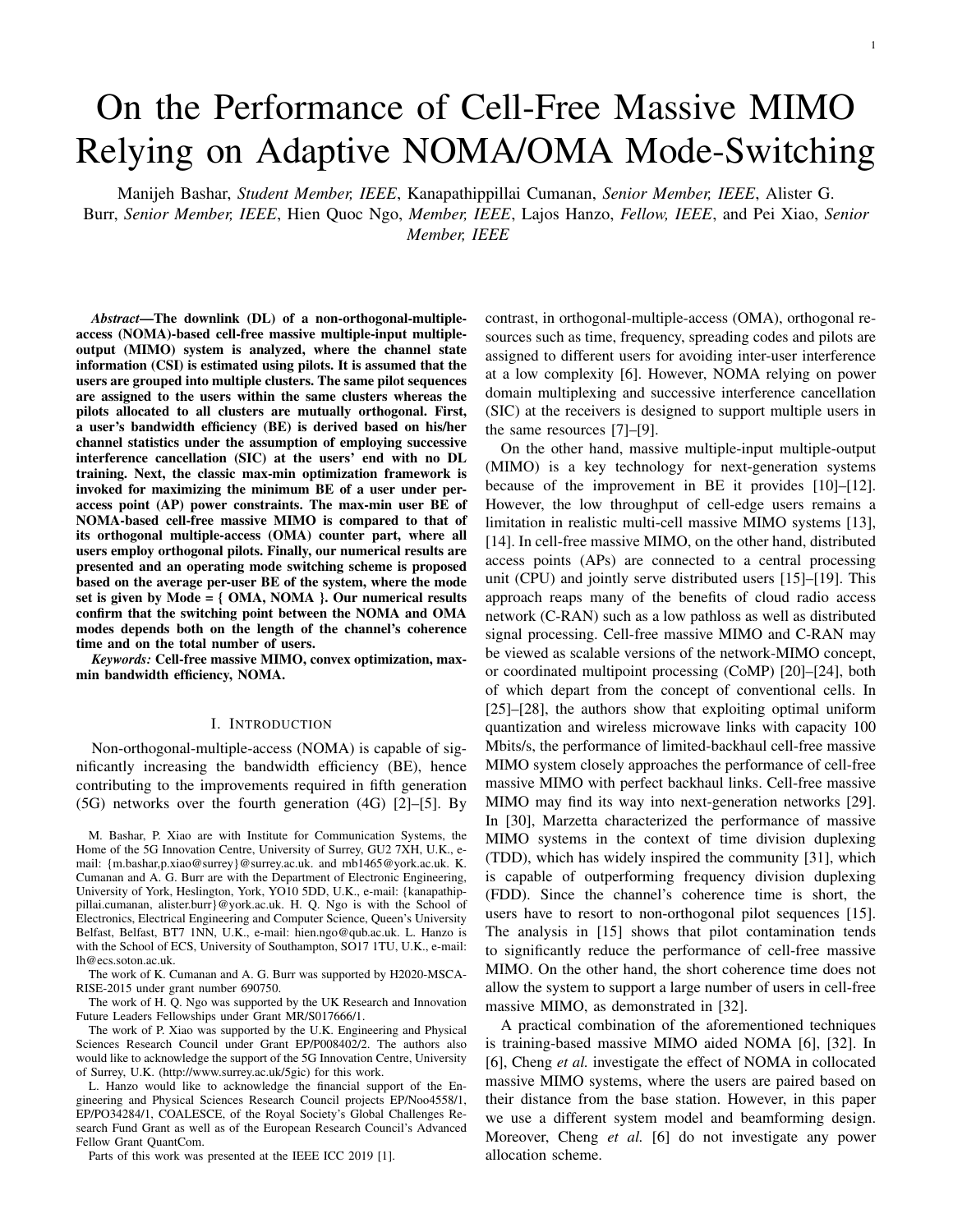where

$$
I_1 = E \underbrace{\mathbf{g}}_{\mathbf{y}} \underbrace{\mathbf{g}_{\text{mik}}}_{q_{\text{mik}}} \underbrace{P_{\text{p}} \underbrace{\mathbf{g}}_{i=1}}_{i=1} \underbrace{\mathbf{g}_{\text{mli}}}_{q_{\text{mli}} + W_{\text{p;m}}}_{i \text{ lk}} + \underbrace{\mathbf{g}}_{\mathbf{y}} \underbrace{\mathbf{g}}_{i,k} \underbrace{\mathbf{g}}_{2} \underbrace{\mathbf{g}}_{i \text{ k}}.
$$

where  $1 = p p c_{\text{m}}^2 N_1^3 N + 1^{\circ} \frac{2}{\text{m}} k$ ,  $2 = N \text{m} k$  m  $Nc_{\text{ml}}^2$  mlk  $N$  p  $p_{\text{ml}}^2$   $\frac{2}{m!}$  and  $\frac{2}{3}$  =  $Nc_{\text{ml}}^2$  mlk. Hence,  $E \int |BU_{lk}|^2 = dN$  M main mlk mlk ml: Next, E  $JIUI_{lk0}|^2$  is calculated as follows:



where the third equality in (40) is due to the fact that for two independent random variables *X* and *Y* and  $E f X q = 0$ , we have  $E_j X + Y^2 = E_j X^2 + E_j Y^2$  [15]. Since  $\tilde{w}_{m1k} =$  $\bigcup_{k=1}^{H} W_{p;m}$  is independent from the term **g**<sub>mlk</sub>, the term *A* in (40) immediately is given by  $A = N \bigcup_{m=1}^{M} M_{m=1}^{M}$  mlk<sup>0</sup>*c*<sup>2</sup><sub>ml</sub> mlk: The term *R* in (40) can be obtained as term  $B$  in (40) can be obtained as



The first term in (41) is given by



The second term in (41) can be obtained as



Finally, we obtain

$$
E f j I U I_{lk^0} j^2 g = N d \underset{m=1}{\underbrace{\bigoplus_{m=1}^{m} m k^0}} m I_k^{\underbrace{m} m k} m I_k
$$
  
+  $N^2 d \underset{m=1}{\underbrace{\bigoplus_{m} m k^0}} m I \underset{i=1}{\underbrace{\bigoplus_{m} m k}} \qquad (44)$ 

In the next step, we calculate the term  $E$  jICI<sub> $\sqrt{v_k}$  $\approx$  as follows:</sub>

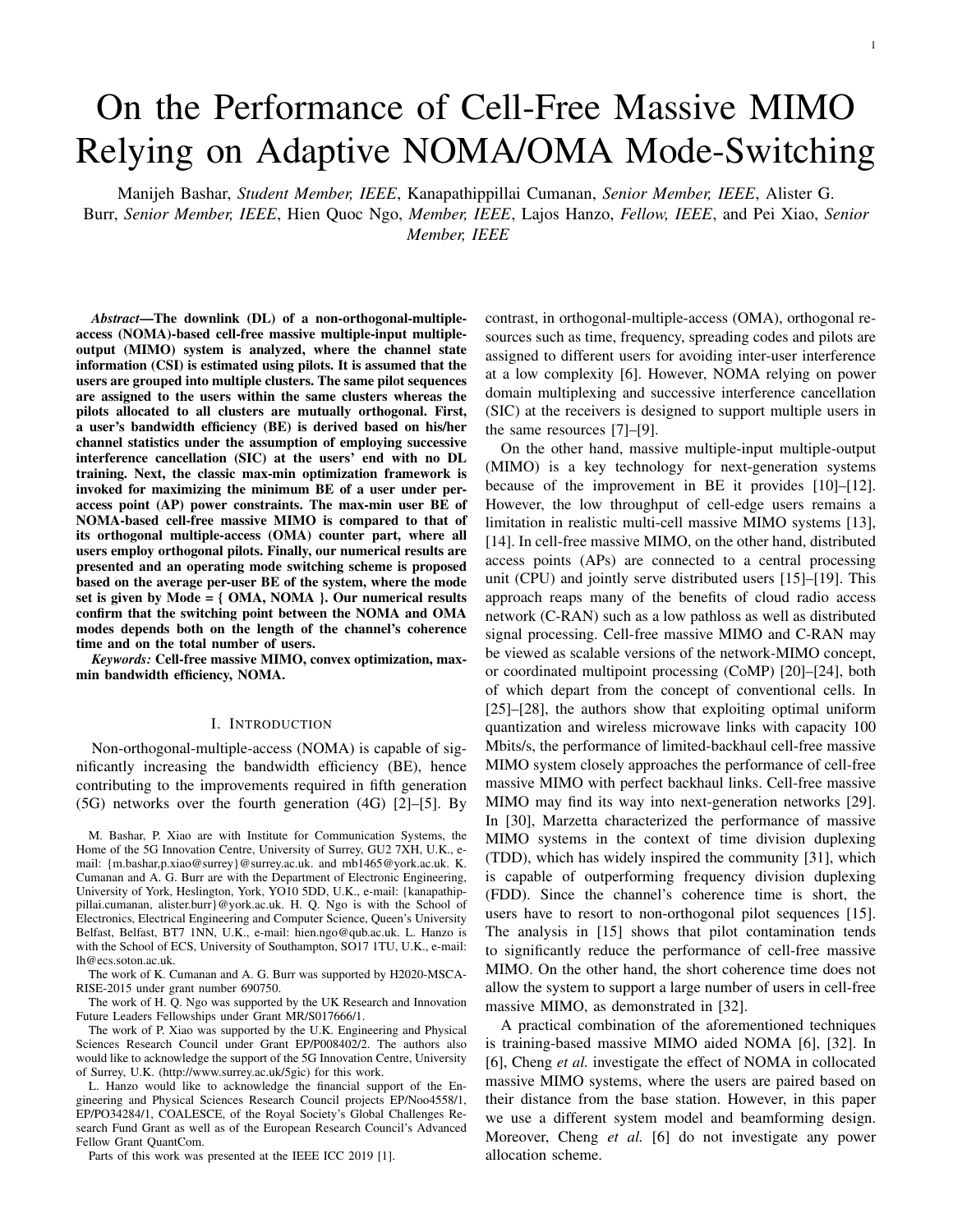where the term *E* is obtained by  $E = N \frac{M}{m-1} m l^0 k^0 C_{m l^0}^2 m k^2$ and the term *F* can be calculated as

$$
F = \frac{p - p}{pN} \text{ m}^{10}k^{0}Cm^{10} \text{ m}^{1k} \text{ m}^{10}k^{0} \text{ m}^{1k}
$$
  
\n
$$
= N \text{ m}^{10}k^{0} \text{ m}^{1k} \text{ m}^{10} \text{ N} \text{ m}^{10}k^{0}Cm^{2}m^{10} \text{ m}^{1k}
$$
  
\n
$$
= N \text{ m}^{10}k^{0} \text{ m}^{1k} \text{ m}^{10} \text{ m}^{10} \text{ m}^{10}k^{0}Cm^{2}m^{10} \text{ m}^{1k}
$$
 (46)

Finally, we have

$$
E \quad jICI_{l^0k^0}j^2 = N \quad d \qquad \text{m1}^{l^0k^0} \quad m1k \quad m1^0 \qquad (47)
$$

Next, the term  $E$  jISIC<sub>lk<sup> $\varnothing$ </sup> is obtained as follows:</sub>

$$
E \quad \text{jISIC}_{\text{IK}}^{\text{in}} = \begin{array}{c} \text{sum}_{k=1}^{3} \text{Res}_{k=1} & \text{sum}_{k=1}^{2} \\ \text{sum}_{k=1}^{3} \text{Res}_{k=1} & \text{sum}_{k=1}^{2} \\ \text{sum}_{k=1}^{3} \text{Res}_{k=1} & \text{sum}_{k=1}^{3} \\ \text{sum}_{k=1}^{3} \text{Res}_{k=1} & \text{sum}_{k=1}^{3} \text{Res}_{k=1} & \text{sum}_{k=1}^{3} \end{array} \tag{48}
$$

where the term  $I_1$  is obtained by

$$
I_1 = N^2 \bigotimes_{m=1}^{\infty} \mathsf{D}_{\frac{m}{1-m}} \prod_{i=1}^{\infty} \frac{1}{m} + N \bigotimes_{m=1}^{\infty} \frac{1}{m} \mathsf{N} \bigotimes_{m \in \mathbb{N}} (49)
$$

and

$$
I_2 = \sum_{m=1}^{\infty} p \frac{1}{m!k^{\omega}} E_{cm} \frac{1}{g_{m1k}} \frac{1}{g_{m2k}} \frac{1}{g_{m1k}} \frac{1}{g_{m1k}} \frac{1}{g_{m1k}} \frac{1}{g_{m1k}}
$$
  

$$
N \sum_{m=1}^{\infty} p \frac{1}{g_{m1k}} \frac{1}{g_{m1k}} \frac{1}{g_{m1k}} \frac{1}{g_{m1k}} \frac{1}{g_{m1k}} \frac{1}{g_{m1k}} \tag{50}
$$

Using  $(48)$ ,  $(49)$  and  $(50)$ , we have

$$
E \quad \text{jISIC}_{lk} \text{m} \text{j}^2 = N \quad \text{d} \quad \text{m} \quad \text{m} \quad \text{m} \quad \text{m} \tag{51}
$$

This completes the proof of Theorem 1.

# APPENDIX B: PROOF OF THEOREM 3

The desired signal for the *k*th user in the *l*th cluster can be derived as follows



where in step  $\frac{1}{a^{\circ}}$ , we use the analysis in [35]. Moreover, note that using [51, Corollary 1] we have:

$$
mI = \int_{0}^{1} \sum_{i=1}^{n} \mathbf{S} \mathbf{R} \mathbf{G} \mathbf{H}
$$

where  $\mathfrak{S}_i = N p p mli \mathfrak{i}$  *i K* and  $\mathfrak{S}_{K+1} = N$ . For the case of  $K = 2$ , the term  $\epsilon$  m<sub>l</sub> is given in (21). Hence, we have  $|DS_{lk}|^2 = d p p^2 \frac{M}{m=1}$  $p_{\frac{m!k-m!k}{m!}}$  $2 \cdot$  Next, the term  $EfjBU_kj^2q$  is calculated as follows:

$$
E \underset{m=1}{\overset{\text{B}}{\text{U}_{lk}}}^2 = \underset{d}{\overset{d}{\text{E}}}^{\text{B}} \underset{m1k}{\overset{d}{\text{U}_{ml}}}^2 = \underset{d}{\overset{d}{\text{U}_{ml}}}^{\text{M}} \underset{d}{\overset{f_{ml}}{\text{U}_{ml}}}^2 = \underset{d}{\overset{f_{ml}}{\text{U}_{ml}}}^{\text{M}} \underset{d}{\overset{f_{ml}}{\text{U}_{ml}}}^2 = \underset{d}{\overset{f_{ml}}{\text{U}_{ml}}}^{\text{M}} \underset{d}{\overset{f_{ml}}{\text{U}_{ml}}}^2 = \underset{d}{\overset{f_{ml}}{\text{U}_{ml}}}^{\text{M}} \underset{d}{\overset{f_{ml}}{\text{U}_{ml}}^T}} = \underset{d}{\overset{f_{ml}}{\text{U}_{nl}}^T}}^{\text{M}} \underset{d}{\overset{f_{ml}}{\text{U}_{nl}}^T}}^{\text{M}} = \underset{d}{\overset{d}{\text{U}_{nl}}}^{\text{M}} \underset{d}{\overset{f_{ml}}{\text{U}_{nl}}}^T} \tag{54}
$$

where

n

$$
I_3 = \mathbb{E} \sum_{i=1}^{3} \mathbf{g}_{m1k}^T \frac{\hat{\mathbf{f}}_{m1}}{j! \hat{\mathbf{f}}_{m1} j!} \sum_{i=1}^{2} \mathbf{g} = \mathbb{E} \ j! \mathbf{g}_{m1k} j!^2 = N \ \text{m1k}; \tag{55}
$$

$$
I_4 = \frac{p}{p} \frac{p}{p} N \sum_{m=1}^{\infty} \frac{p}{m!} \frac{mk}{m!} \tag{56}
$$

As a result, we have

E 
$$
jBU_{lk}j^2 = N
$$
   
  $m+k$   $mlk$   $N^2$  p p  $mlk$   $mli$  (57)

Next,  $E$  jIUI<sub>Ik<sup>0</sup></sub> $j^2$  is calculated as follows:

$$
E\left[\text{HUI}_{lk^{0}}\right]^{2}g = dE \sum_{m=1}^{g} \sum_{m=1}^{\infty} \frac{\hat{f}_{ml}}{\sum_{m|k^{0}}^{\infty}g_{mlk}^{T}} \frac{\hat{f}_{ml}}{\text{j}\hat{f}_{ml}\text{j}\hat{f}_{ml}\text{j}\hat{f}_{ml}} \sum_{m=1}^{2g} \sum_{d=1}^{\infty} \sum_{m=1}^{\infty} \sum_{m=1}^{\infty} \frac{\hat{f}_{ml}}{\sum_{m|k^{0}}^{\infty}g_{mlk}^{T}} \frac{\hat{f}_{ml}}{\text{j}\hat{f}_{ml}\text{j}\hat{f}_{ml}\text{j}\hat{f}_{ml}\text{j}\hat{f}_{ml}\text{j}\hat{f}_{ml}} \sum_{m=1}^{\infty} \sum_{m=1}^{\infty} \sum_{n=1}^{\infty} \frac{\hat{f}_{ml}}{\sum_{m=1}^{\infty}g_{mlk^{0}}^{\infty}} \frac{\text{d}\hat{f}_{ml}}{\text{d}\hat{f}_{ml}} \sum_{m=1}^{\infty} \sum_{m=1}^{\infty} \frac{\hat{f}_{ml}}{\sum_{m=1}^{\infty}g_{mlk^{0}}^{\infty}} \frac{\text{d}\hat{f}_{ml}}{\text{d}\hat{f}_{ml}\text{j}\hat{f}_{ml}\text{j}\hat{f}_{ml}\text{k}\hat{f}_{ml}} \sum_{m=1}^{\infty} \sum_{m=1}^{\infty} \frac{\hat{f}_{ml}}{\sum_{m=1}^{\infty}g_{mlk^{0}}^{\infty}} \frac{\text{d}\hat{f}_{ml}}{\text{k}\hat{f}_{ml}\text{k}\hat{f}_{ml}\text{k}\hat{f}_{ml}\text{k}\hat{f}_{ml}\text{k}\hat{f}_{ml}\text{k}\hat{f}_{ml}\text{k}\hat{f}_{ml}\text{k}\hat{f}_{ml}\text{k}\hat{f}_{ml}\text{k}\hat{f}_{ml}\text{k}\hat{f}_{ml}\text{k}\hat{f}_{ml}\text{k}\hat{f}_{ml}\text{k}\hat{f}_{ml}\text{k}\hat{f}_{ml}\text{k}\hat{f}_{ml}\text{k}\hat{f}_{ml}\text{k}\hat{f}_{ml}\text{k}\hat{f}_{ml}\text{k}\hat{f}_{ml}\text{k}\hat{f}_{ml}\text{k}\hat{f}_{ml}\text{k}\hat{f}_{ml}\text{k}\hat{f}_{ml}\text{k}\hat{f}_{ml}\text{k}\hat{f}_{ml}\text{k}\hat{f}_{
$$

Next, we calculate the term  $E$  jICI<sub> $[0k^0]^2$ </sub> as follows:

$$
E jICI_{l^{0}k^{0}}j^{2} = E \sum_{m=1}^{8} m l^{0}k^{0}g_{m1k}^{T} \frac{\hat{f}_{m1^{0}}}{j\hat{f}_{m1^{0}}j j} \sum_{m=1}^{2} g_{m1} \sum_{m=1}^{2} m m l^{0}k^{0}g_{m1k}^{T} \frac{\hat{f}_{m1^{0}}}{j\hat{f}_{m1^{0}}j j} \sum_{m=1}^{2} g_{m1} \sum_{m=1}^{2} m m l^{0}k^{0} \frac{\hat{f}_{m1^{0}}}{j\hat{f}_{m1^{0}}j j} \frac{\hat{f}_{m1^{0}}}{j\hat{f}_{m1^{0}}j j}
$$
\n
$$
= E \sum_{m=1}^{2} m \sum_{m=1}^{2} m l^{0}k^{0} \frac{\hat{f}_{m1^{0}}}{m l^{0}k^{0}} \frac{\hat{f}_{m1^{0}}}{j\hat{f}_{m1^{0}}j j} g_{m1k}^{T} \frac{\hat{f}_{n1^{0}}}{j\hat{f}_{n1^{0}}j j}
$$
\n
$$
= N \sum_{m=1}^{2} N \sum_{m=1}^{2} m l^{0}k^{0} m1k;
$$
\n(59)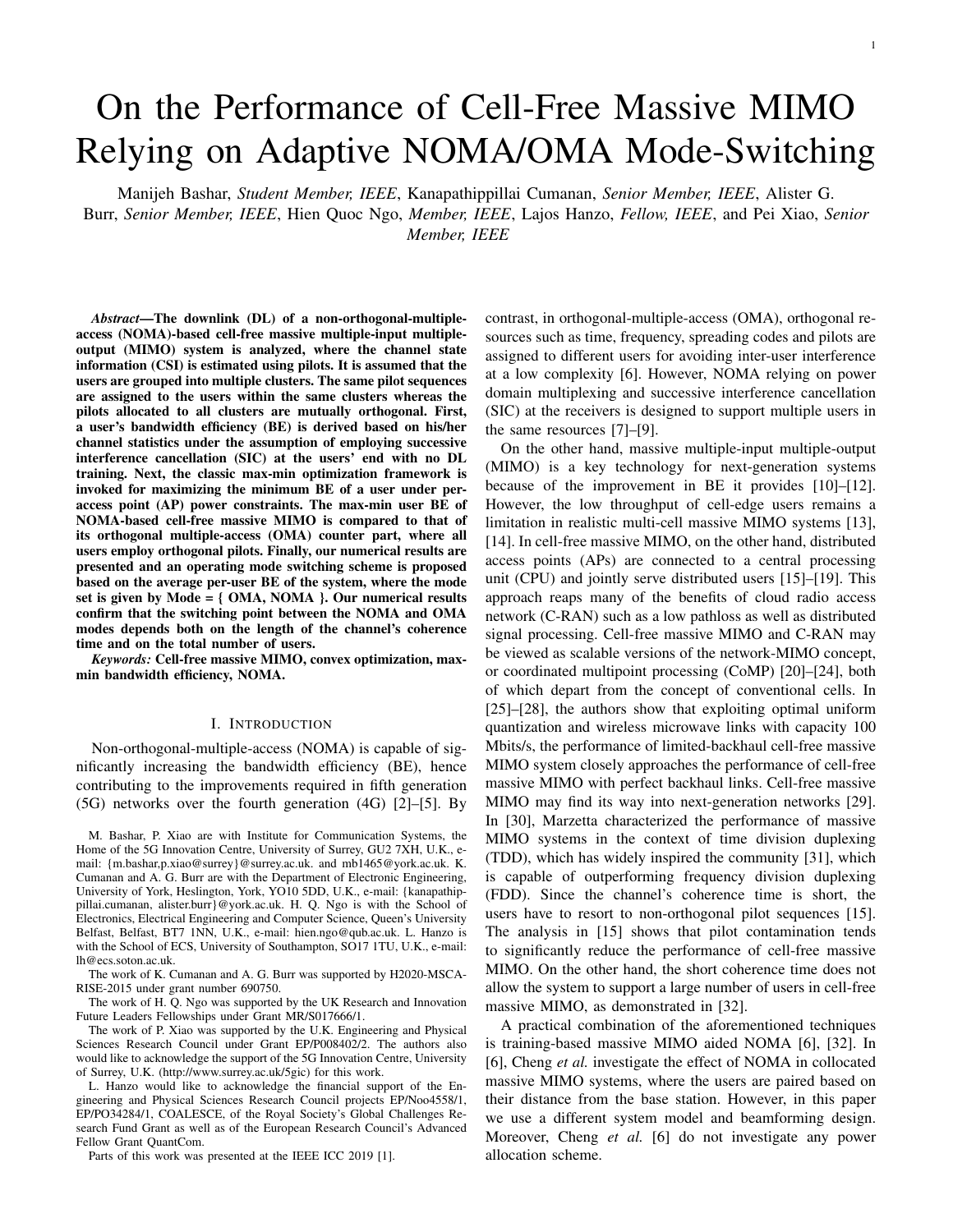where step  $\frac{1}{b^{\circ}}$  comes from the following fact:

$$
\begin{array}{ll}\n\mathbf{E} & \mathbf{g}_{m1k}^{\mathsf{T}} \frac{\hat{\mathbf{f}}_{m1^{0}}}{j! \hat{\mathbf{f}}_{m1^{0}}^{j}!} \mathbf{g}_{n1k}^{\mathsf{T}} \frac{\hat{\mathbf{f}}_{n1^{0}}}{k! \hat{\mathbf{f}}_{n1^{0}}^{j}!} \\
\mathbf{E} & \mathbf{g}_{m1k}^{\mathsf{T}} \frac{\hat{\mathbf{f}}_{m1^{0}}}{j! \hat{\mathbf{f}}_{m1^{0}}^{j}!} & \mathbf{E} & \mathbf{g}_{n1k}^{\mathsf{T}} \frac{\hat{\mathbf{f}}_{n1^{0}}}{j! \hat{\mathbf{f}}_{n1^{0}}^{j}!} \\
\end{array} ; \tag{60}
$$

and

 $\mathbf{E} \mathbf{g}_{\text{m1k}}^{\text{T}} \hat{\mathbf{f}}_{\text{m1}}^{\text{d}} = c_{\text{m1}} \mathbf{g}_{\text{k0}}^{\text{T}} \mathbf{g}_{\text{m1k}}^{\text{T}}$  $p \frac{R}{p} \frac{R}{p-1} g_{m1^{0}i} + W_{p;m}$  l<sup>o</sup>k<sup>0</sup> 0: In the following, we calculate  $\mathbb{E} \left[ \text{ISIC}_{\vert \mathbf{k}^{\mathfrak{A}}}\right]^2$ ;

$$
E \quad \text{JISIC}_{I k^{(0)}}{}^{2} = d \sum_{i=1}^{8} \sum_{m=1}^{\infty} p \frac{\sum_{mI k^{(0)}}^{2} \mathbf{g}_{mI k} \frac{\hat{\mathbf{f}}_{mI}}{\mathbf{j} \hat{\mathbf{f}}_{mI \hat{\mathbf{j}}j}}}{\sum_{i=1}^{I_{5}} \sum_{mI k^{(0)}}^{2} \mathbf{g}_{mI k} \frac{\mathbf{f}_{mI}}{\mathbf{j} \hat{\mathbf{f}}_{mI \hat{\mathbf{j}}j}}}{\sum_{i=1}^{I_{6}} \sum_{i=1}^{I_{6}} \sum_{i=1}^{I_{6}} \mathbf{1}}
$$

where  $I_5 = N^2 p d M M = M$  $p_{\frac{m k^{\omega} n k^{\omega}}{m k^{\omega}}}$  mlk nlk  $\frac{m}{m}$  +  $N$ <sup>IM</sup> m=1 mlk<sup>o0</sup> mlk &  $I_6$  =  $\binom{M}{m=1}$  $N$   $\begin{bmatrix} \mathbb{N} & \mathbb{N} \\ \mathbb{N} & \mathbb{N} \\ \mathbb{N} & \mathbb{N} \end{bmatrix}$  mlk<sup>o</sup>  $N$  mlko  $I_6 = \begin{bmatrix} \mathbb{N} & \mathbb{N} \\ \mathbb{N} & \mathbb{N} \\ \mathbb{N} & \mathbb{N} \end{bmatrix}$  mlko  $\begin{bmatrix} \mathbb{N} & \mathbb{N} \\ \mathbb{N} & \mathbb{N} \\ \mathbb{N} & \mathbb{N} \end{bmatrix}$ . Finally, we

$$
E jISIC_{lk} \omega j^{2} = N^{2} p d \sum_{m=1}^{N} \frac{1}{2} \omega k^{m} \frac{1}{2} k^{m} \frac{1}{2} k^{m} \frac{1}{2} k^{m} \frac{1}{2} k^{m} \frac{1}{2} k^{m} \frac{1}{2} k^{m} \frac{1}{2} k^{m} \frac{1}{2} k^{m} \frac{1}{2} k^{m} \frac{1}{2} k^{m} \frac{1}{2} k^{m} \frac{1}{2} k^{m} \frac{1}{2} k^{m} \frac{1}{2} k^{m} \frac{1}{2} k^{m} \frac{1}{2} k^{m} \frac{1}{2} k^{m} \frac{1}{2} k^{m} \frac{1}{2} k^{m} \frac{1}{2} k^{m} \frac{1}{2} k^{m} \frac{1}{2} k^{m} \frac{1}{2} k^{m} \frac{1}{2} k^{m} \frac{1}{2} k^{m} \frac{1}{2} k^{m} \frac{1}{2} k^{m} \frac{1}{2} k^{m} \frac{1}{2} k^{m} \frac{1}{2} k^{m} \frac{1}{2} k^{m} \frac{1}{2} k^{m} \frac{1}{2} k^{m} \frac{1}{2} k^{m} \frac{1}{2} k^{m} \frac{1}{2} k^{m} \frac{1}{2} k^{m} \frac{1}{2} k^{m} \frac{1}{2} k^{m} \frac{1}{2} k^{m} \frac{1}{2} k^{m} \frac{1}{2} k^{m} \frac{1}{2} k^{m} \frac{1}{2} k^{m} \frac{1}{2} k^{m} \frac{1}{2} k^{m} \frac{1}{2} k^{m} \frac{1}{2} k^{m} \frac{1}{2} k^{m} \frac{1}{2} k^{m} \frac{1}{2} k^{m} \frac{1}{2} k^{m} \frac{1}{2} k^{m} \frac{1}{2} k^{m} \frac{1}{2} k^{m} \frac{1}{2} k^{m} \frac{1}{2} k^{m} \frac{1}{2} k^{m} \frac{1}{2} k^{m} \frac{1}{2} k^{m} \frac{1}{2} k^{m} \frac{1}{2} k^{m} \frac{1}{2} k^{m} \frac{1}{2} k^{m} \frac{1}{2} k^{m} \
$$

This completes the proof of Theorem 3.

#### **REFERENCES**

- [1] M. Bashar, K. Cumanan, A. G. Burr, , L. H. H. Q. Ngo, and P. Xiao, "NOMA/OMA mode selection-based cell-free massive MIMO," in *Proc. IEEE ICC*, May 2019, pp. 1–7.
- [2] Y. Liu, Z. Qin, M. Elkashlan, Z. Ding, A. Nallanathan, and L. Hanzo, "Nonorthogonal multiple access for 5G and beyond," *IEEE Trans. Wireless Commun.*, vol. 105, no. 12, pp. 2347–2381, Dec. 2017.
- [3] Y. Liu, H. Xing, C. Pan, A. Nallanathan, M. Elkashlan, and L. Hanzo, "Multiple-antenna-assisted non-orthogonal multiple access," *IEEE Trans. Wireless Commun.*, vol. 25, no. 2, pp. 17–23, Apr. 2018.
- [4] Z. Ding, P. Fan, and H. V. Poor, "Impact of user pairing on 5G nonorthogonal multiple-access downlink transmissions," *IEEE Trans. Veh. Technol.*, vol. 85, no. 5, pp. 6010–6023, Aug. 2016.
- [5] P. Xu and K. Cumanan, "Optimal power allocation scheme for nonorthogonal multiple access with -fairness," *IEEE J. Sel. Areas Commun.*, vol. 35, no. 10, pp. 2357–2369, Oct. 2017.
- [6] H. V. Cheng, E. Björnson, and E. G. Larsson, "Performance analysis of NOMA in training-based multiuser MIMO systems," *IEEE Trans. Wireless Commun.*, vol. 17, no. 1, pp. 372–385, Jan. 2018.
- [7] G. Wunder, P. Jung, M. Kasparick, T. Wild, F. Schaich, Y. Chen, S. T. Brink, I. Gaspar, N. Michailow, A. Festag, L. Mendes, N. Cassiau, D. Ktenas, M. Dryjanski, S. Pietrzyk, B. Eged, P. Vago, and F. Wiedmann, "5GNOW: non-orthogonal, asynchronous waveforms for future mobile applications," *IEEE Commun. Mag.*, vol. 52, no. 2, pp. 97–105, Feb. 2014.
- [8] Z. Ding, Z. Yang, P. Fan, and H. V. Poor, "On the performance of non-orthogonal multiple access in 5G systems with randomly deployed users," *IEEE Signal Process. Lett.*, vol. 21, no. 12, pp. 917–920, Dec. 2014.
- [9] R. Zhang and L. Hanzo, "A unified treatment of superposition coding aided communications: Theory and practice," *IEEE Commun. Surveys Tutorials*, vol. 13, no. 3, pp. 503–520, Mar. 2011.
- [10] F. Boccardi, R. W. Heath, A. Lozano, T. L. Marzetta, and P. Popovski, "Five disruptive technology directions for 5G," *IEEE Commun. Mag.*, vol. 52, no. 2, pp. 74–80, Feb. 2014.
- [11] H. Q. Ngo, E. G. Larsson, and T. L. Marzetta, "Energy and spectral efficiency of very large multiuser MIMO systems," *IEEE Trans. Commun.*, vol. 61, no. 4, pp. 1436–1449, Apr. 2013.
- [12] T. L. Marzetta, E. G. Larsson, H. Yang, and H. Q. Ngo, *Fundamentals of massive MIMO*. Cambridge University Press, 2016.
- [13] Y. Xu, G. Yue, and S. Mao, "User grouping for massive MIMO in FDD systems: New design methods and analysis," *IEEE Trans. Wireless Commun.*, vol. 14, no. 12, pp. 6827–6842, Jul. 2015.
- $=$  [14] M. Bashar, H. Q. Ngo, K. Cumanan, A. G. Burr, D. Maryopi, and E. G. Larsson, "On the performance of backhaul constrained cell-free massive MIMO with linear receivers," in *Proc. IEEE Asilomar*, 2018, pp. 1–6.
- [15] H. Q. Ngo, A. Ashikhmin, H. Yang, E. G. Larsson, and T. L. Marzetta, "Cell-free massive MIMO versus small cells," *IEEE Trans. Wireless Commun.*, vol. 16, no. 3, pp. 1834–1850, Mar. 2017.
- [16] M. Bashar, K. Cumanan, A. G. Burr, M. Debbah, and H. Q. Ngo, "On the uplink max-min SINR of cell-free massive MIMO systems," *IEEE Trans. Wireless Commun.*, pp. 2021–2036, Jan. 2019.
- [17] ——, "Enhanced max-min SINR for uplink cell-free massive MIMO systems," in *Proc. IEEE ICC*, May 2018, pp. 1–6.
- [18] M. Bashar, K. Cumanan, A. Burr, H. Q. Ngo, E. Larsson, and P. Xiao, "On the energy efficiency of limited-backhaul cell-free massive MIMO," in *Proc. IEEE ICC*, May 2019, pp. 1–7.
- [19] M. Bashar, K. Cumanan, A. G. Burr, H. Q. Ngo, E. G. Larsson, and P. Xiao, "Energy efficiency of the cell-free massive MIMO uplink with optimal uniform quantization," *IEEE Trans. Green Commun. and Net.*, pp. 1–18, To appear.
- [20] M. Karakayali, G. Foschini, and R. Valenzuela, "Network coordination for spectrally efficient communications in cellular systems," *IEEE Trans. Wireless Commun. Mag.*, vol. 13, no. 4, pp. 56–61, Aug. 2006.
- [21] E. Björnson, R. Zakhour, D. Gesbert, and B. Ottersten, "Cooperative multicell precoding: rate region characterization and distributed strategies with instantaneous and statistical CSI," *IEEE Trans. Signal Process.*, vol. 58, no. 8, pp. 4298–4310, Aug. 2010.
- [22] A. G. Burr, M. Bashar, and D. Maryopi, "Cooperative access networks: Optimum fronthaul quantization in distributed massive MIMO and cloud RAN," in *Proc. IEEE VTC*, Jun. 2018, pp. 1–7.
- [23] A. Burr, M. Bashar, and D. Maryopi, "Ultra-dense radio access networks for smart cities: Cloud-RAN, Fog-RAN and cell-free Massive MIMO," in *Proc. IEEE PIMRC*, Sep. 2018, pp. 1–5.
- [24] D. Maryopi, M. Bashar, and A. Burr, "On the uplink throughput of zero forcing in cell-free massive MIMO with coarse quantization," *IEEE Trans. Veh. Technol.*, vol. 68, no. 7, pp. 7220–7224, Jul. 2019.
- [25] M. Bashar, K. Cumanan, A. G. Burr, H. Q. Ngo, and M. Debbah, "Cellfree massive MIMO with limited backhaul," in *Proc. IEEE ICC*, May 2018, pp. 1–7.
- [26] M. Bashar, H. Q. Ngo, A. Burr, D. Maryopi, K. Cumanan, and E. G. Larsson, "On the performance of backhaul constrained cell-free massive MIMO with linear receivers," in *Proc. IEEE Asilomar*, Nov. 2018, pp.  $1 - 7$ .
- [27] M. Bashar, K. Cumanan, A. G. Burr, H. Q. Ngo, M. Debbah, and P. Xiao, "Max-min rate of cell-free massive MIMO uplink with optimal uniform quantization," *IEEE Trans. Commun.*, pp. 1–18, To appear.
- [28] M. Bashar, *Cell-free massive MIMO and Millimeter Wave Channel Modelling for 5G and Beyond*. Ph.D. dissertation, University of York, United Kingdom, 2019.
- [29] G. Interdonato, E. Bjornson, H. Q. Ngo, P. Frenger, and E. G. Larsson, "Ubiquitous cell-free massive MIMO communications," *EURASIP J. Wireless Commun. Netw*, pp. 1–19, To appear.
- [30] T. L. Marzetta, "Noncooperative cellular wireless with unlimited numbers of base station antennas," *IEEE Trans. Commun.*, vol. 9, no. 11, pp. 3590–3600, Nov. 2010.
- [31] A. Ashikhmin, T. L. Marzetta, and L. Li, "Interference reduction in multi-cell massive MIMO systems I: Large-scale fading precoding and decoding," *IEEE Trans. Inf. Theory*, vol. 64, no. 9, pp. 6340–6361, Sep. 2018.
- [32] Y. Li and G. A. A. Baduge, "NOMA-Aided cell-free massive MIMO systems," *IEEE Wireless Commun. Lett.*, pp. 1–4, 2018.
- [33] H. Q. Ngo, L. Tran, T. Q. Duong, M. Matthaiou, and E. G. Larsson, "On the total energy efficiency of cell-free massive MIMO," *IEEE Trans. Green Commun. and Net.*, vol. 2, no. 1, pp. 25–39, Mar. 2017.
- [34] M. Khoshnevisan and J. N. Laneman, "Power allocation in multiantenna wireless systems subject to simultaneous power constraints," *IEEE Trans. Commun.*, vol. 60, no. 12, pp. 3855–3864, Dec. 2012.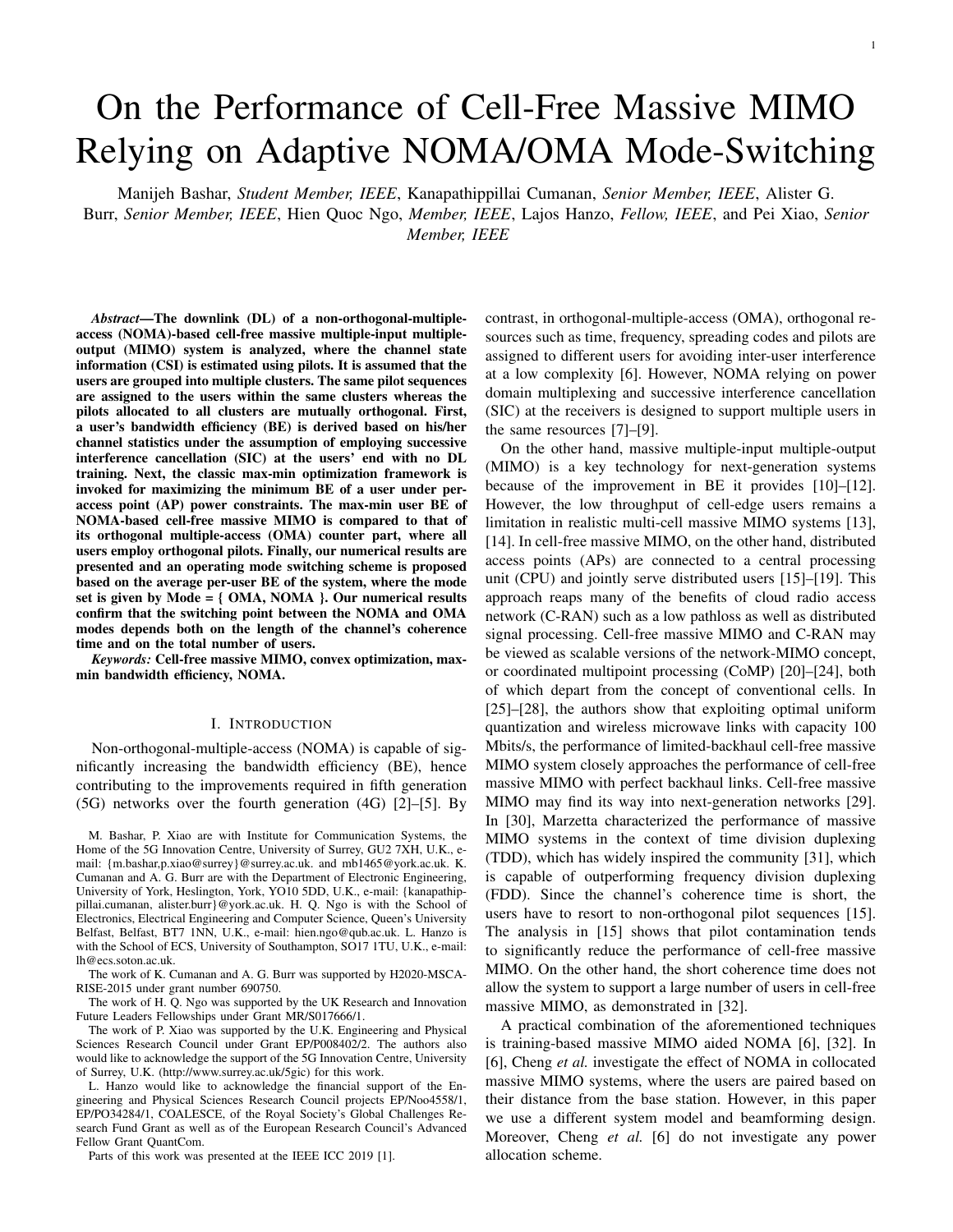- [35] G. Interdonato, H. Q. Ngo, E. G. Larsson, and P. Frenger, "On the performance of cell-free massive MIMO with short-term power constraints," in *Proc. IEEE CAMAD*, Oct. 2016, pp. 1–6.
- [36] K. Senel, H. V. Cheng, E. Björnson, and E. G. Larsson, "What role can NOMA play in massive MIMO?" *IEEE J. Sel. Topics Signal Process.*, pp. 1–16, Feb. 2019.
- [37] S. Ali, E. Hossain, and D. I. Kim, "Non-orthogonal multiple access (NOMA) for downlink multiuser MIMO systems: User clustering, beamforming, and power allocation," *IEEE Access*, vol. 5, pp. 565–577, Mar. 2017.
- [38] B. Kimy, S. Lim, H. Kim, S. Suh, J. Kwun, S. Choi, C. Lee, S. Lee, and D. Hong, "Non-orthogonal multiple access in a downlink multiuser beamforming system," in *Proc. IEEE MILCOM*, Nov. 2013, pp. 1–6.
- [39] Z. Wei, L. Yang, D. W. K. Ng, J. Yuan, and L. Hanzo, "On the performance gain of NOMA over OMA in uplink communication systems," *[online]. Available: https://arxiv.org/abs/1903.01683*, pp. 1– 51, Submitted.
- [40] M. F. Hanif, Z. Ding, T. Ratnarajah, and G. K. Karagiannidis, "A minorization-maximization method for optimizing sum rate in the downlink of non-orthogonal multiple access systems," *IEEE Trans. Signal Process.*, vol. 64, no. 1, pp. 76–88, Jan. 2016.
- [41] S. Boyd and L. Vandenberghe, *Convex Optimization*. Cambridge, UK: Cambridge University Press, 2004.
- [42] M. Bengtsson and B. Ottersten, "Optimal downlink beamforming using semidefinite optimization," in *Proc. IEEE Allerton*, Sep. 1999, pp. 987– 996.
- [43] M. S. Lobo, L. Vandenberghe, S. Boyd, and H. Lebret, "Applications of second-order cone programming," *Linear Algebra Applicat*, pp. 193– 228, Nov. 1998.
- [44] I. Polik and T. Terlaky, *Interior Point Methods for Nonlinear Optimization*. New York, NY, USA: Springer, 2010.
- [45] Z. Ding, L. Dai, R. Schober, and H. V. Poor, "NOMA meets finite resolution analog beamforming in massive MIMO and millimeter-wave networks," *IEEE Commun. Lett.*, vol. 21, no. 8, pp. 1879–1882, Aug. 2017.
- [46] Y. Liu, M. Elkashlan, Z. Ding, and G. K. Karagiannidis, "Fairness of user clustering in MIMO non-orthogonal multiple access systems," *IEEE Commun. Lett.*, vol. 20, no. 7, pp. 1465–1468, Jul. 2016.
- [47] M. S. Ali, H. Tabassum, and E. Hossain, "Dynamic user clustering and power allocation for uplink and downlink non-orthogonal multiple access (NOMA) systems," *IEEE Access*, vol. 4, pp. 6325–6343, Aug. 2016.
- [48] Z. Ding, M. Peng, and H. V. Poor, "Cooperative non-orthogonal multiple access in 5G systems," *IEEE Commun. Lett.*, vol. 18, no. 8, pp. 1462– 1465, Dec. 2015.
- [49] M. Salehi, H. Tabassum, and E. Hossain, "Meta distribution of SIR in large-scale uplink and downlink NOMA networks," *IEEE Trans. Commun.*, pp. 1–17, Dec. 2018.
- [50] L. Yang and L. Hanzo, "Adaptive rate DS-CDMA systems using variable spreading factors," *IEEE Trans. Veh. Technol.*, vol. 53, no. 1, pp. 72–81, Jan. 2004.
- [51] A. Bletsas, H. Shin, and M. Z. Win, "Cooperative communications with outage-optimal opportunistic relaying," *IEEE Trans. Wireless Commun.*, vol. 6, no. 9, pp. 3450–3460, Sep. 2007.



Manijeh Bashar (S'16) received the B.Sc. degree in electrical engineering from the University of Guilan, Iran, in 2009, and the M.Sc. degree in communication systems engineering (with honors) from the Shiraz University of Technology, Iran, in 2013. She received the Ph.D. degree in communications engineering from the University of York, U.K. in 2019. In 2017, she was an Academic Visitor with the Department of Electronics and Nanoengineering, Aalto University, Espoo, Finland, with a Short Term Scientific Mission (STSM) Scholarship Award from

European COST-IC1004 "Cooperative Radio Communications for Green Smart Environments".

She is currently a research fellow at the Institute for Communication Systems, home of 5G Innovation Centre (5GIC) at the University of Surrey. Her current research interests include cooperative communications for 5G networks including distributed Massive MIMO, Cloud-RAN, Fog-RAN, NOMA, deep learning, resource allocation, and also millimetre-wave channel modelling.

She received the K. M. Stott Prize for excellent Ph.D. research in electronics engineering from the University of York, U.K. in 2019. She has been awarded First place (based on jury) in the IEEE WCNC'18 three-minute Ph.D. thesis competition for her research in cell-free Massive MIMO. She has been nominated for Departmental Prize for Excellence in Research in 2019 at the University of Surrey. She has been a member of Technical Program Committees for the IEEE ICC 2020.



Dr. Cumanan (M'10) received the BSc degree with first class honors in electrical and electronic engineering from the University of Peradeniya, Sri Lanka in 2006 and the PhD degree in signal processing for wireless communications from Loughborough University, Loughborough, UK, in 2009.

He is currently a lecturer at the Department of Electronic Engineering, The University of York, UK. From March 2012 to November 2014, he was working as a research associate at School of Electrical and Electronic Engineering, Newcastle University,

UK. Prior to this, he was with the School of Electronic, Electrical and System Engineering, Loughborough University, UK. In 2011, he was an academic visitor at Department of Electrical and Computer Engineering, National University of Singapore, Singapore. From January 2006 to August 2006, he was a teaching assistant with Department of Electrical and Electronic Engineering, University of Peradeniya, Sri Lanka. His research interests include non-orthogonal multiple access (NOMA), cell-free massive MIMO, physical layer security, cognitive radio networks, convex optimization techniques and resource allocation techniques. He has published more than 80 journal articles and conference papers which attracted more than 1200 Google scholar citations. He has been also recently appointed as an associate editor for IEEE Access journal.

Dr. Cumanan was the recipient of an overseas research student award scheme (ORSAS) from Cardiff University, Wales, UK, where he was a research student between September 2006 and July 2007.